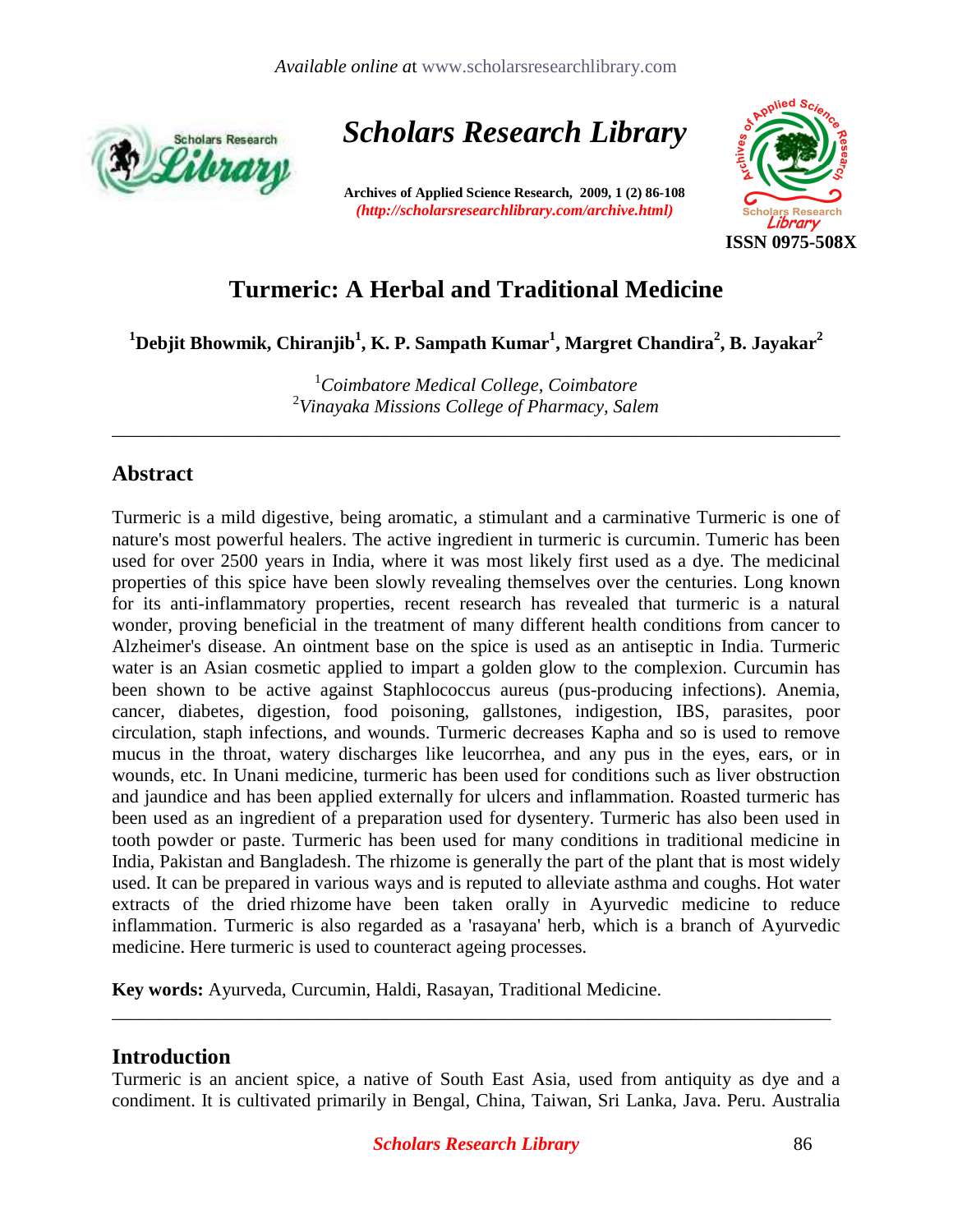and the West Indies. It is still used in rituals of the Hindu religion, and as a dye for holy robes, being natural, unsynthesized and cheap. Turmeric is in fact one of the cheapest spices. Although as a dye it is used similarly to saffron, the culinary uses of the two spices should not be confused and should never replace saffron in food dishes. Its use dates back nearly 4000 years, to the Vedic culture in India where it was used as a culinary spice and had some religious significance. The name derives from the Latin terra merita "meritorious earth" referring to the colour of ground turmeric which resembles a mineral pigment. Turmeric (Curcuma longa) has been used for 4,000 years to treat a variety of ailments. Several research studies have found that turmeric may, in fact, help treat a number of illnesses. However, it is important to remember several facts when you hear news reports about turmeric's medicinal properties. First, many studies have taken place in test tubes and animals, and the herb may not work as well in humans. Second, some studies have used an injectable form of curcumin (the active substance in turmeric). Finally, some of the studies show conflicting evidence. Nevertheless, turmeric may have promise for fighting infections and some cancers, reducing inflammation, and treating digestive problems. Turmeric is widely used as a food coloring and gives Indian curry its distinctive flavor and yellow color. It is also used in mustard and to color butter and cheese. Turmeric has long been used in both Ayurvedic and Chinese medicine as an anti-inflammatory, to treat digestive and liver problems, skin diseases, and wounds. The curcumin in turmeric has been shown to stimulate the production of bile by the gallbladder. Curcumin is also a powerful antioxidant; antioxidants scavenge damaging particles in the body known as free radicals, which damage cell membranes, tamper with DNA, and even cause cell death. Antioxidants can neutralize free radicals and may reduce or even help prevent some of the damage they cause. In addition, curcumin reduces inflammation by lowering levels of two inflammatory enzymes (called COX-2 and LOX) in the body and stops platelets from clumping together to form blood clots.It is a valuable home remedy for bronchial asthma. A teaspoon of turmeric powder with a glass of milk twice or thrice daily is very effective. It acts best on an empty stomach. Turmeric is a valuable intestinal antiseptic. The rhizome, its juice or dry powder, mixed in buttermilk or plain water is highly beneficial in intestinal problems, especially chronic diarrhea. It also helps prevent flatulence. About 20 drops of the juice of raw turmeric, mixed with a pinch of salt, taken first thing in the morning daily is considered an effective remedy for expelling worms. Turmeric, being rich in iron is useful in anemia. A teaspoon of raw turmeric juice, mixed with honey is taken everyday in the treatment of this condition. Turmeric is useful in the treatment of measles. Turmeric roots are dried in the sun and ground to a fine powder. This mixed with a few drops of honey and the juice of few bitter gourd leaves can be taken by those suffering from measles. T urmeric with its antiseptic properties is a useful remedy for chronic cough and throat irritations. Half a teaspoon of fresh turmeric powder mixed in 30 ml of warm milk is very effective in these conditions. To prepare this milk is poured on a hot ladle with turmeric in it and boiled over a slow fire. In case of a running cold smoke from burning turmeric can be inhaled. This increases the discharge from the nose and brings quicker relief. Turmeric in combination with caraway seeds or ajwain is beneficial for cold in infants and children. A teaspoon of turmeric powder and quarter teaspoon of ajwain are added to boiling water which is then cooled. About 30 ml of this decoction sweetened with honey may be taken thrice a day in treating such conditions. For treating sprains or the swelling caused by sprains, turmeric paste mixed with lime and salt can be applied with beneficial results.

*\_\_\_\_\_\_\_\_\_\_\_\_\_\_\_\_\_\_\_\_\_\_\_\_\_\_\_\_\_\_\_\_\_\_\_\_\_\_\_\_\_\_\_\_\_\_\_\_\_\_\_\_\_\_\_\_\_\_\_\_\_\_\_\_\_\_\_\_\_\_\_\_\_\_\_\_*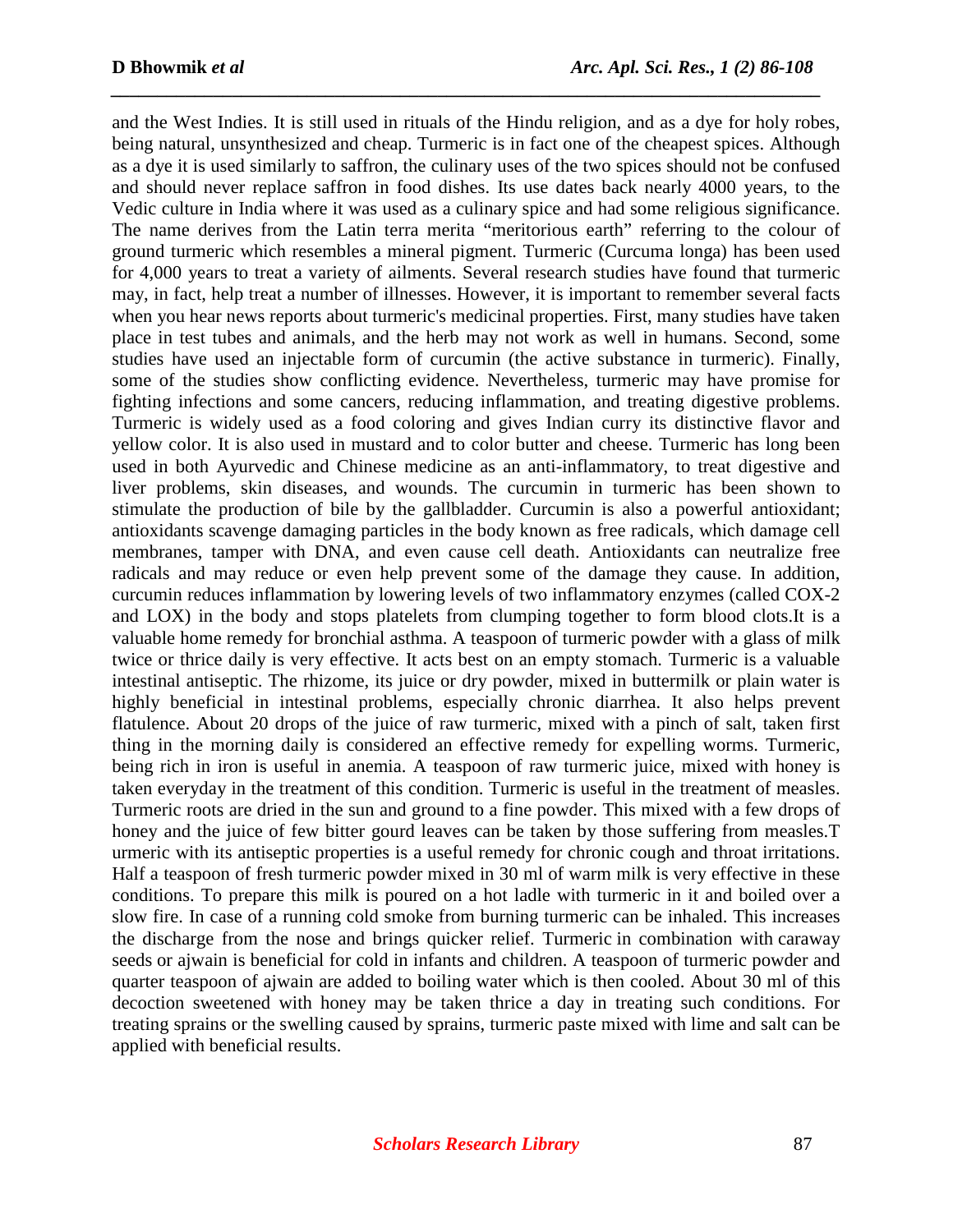Turmeric powder is beneficial in soreness of the eyes. About 6 grams of this powder is boiled in about half a liter of water till it is reduced to half. A few drops of this water put in the affected eyes three or four times a day give relief. An application of turmeric powder to boils speeds up the healing process. In case of fresh boils a few dry roots of turmeric are roasted and the ashes dissolved in a cupful of water add applied over the affected portion. This solution enables the boils to ripen and burst. It is useful in the treatment of skin diseases like ringworm and scabies. In such cases, the juice of raw turmeric is externally applied to the affected parts. Simultaneously, turmeric juice, mixed withhoneyshouldbetakenorally. India produces nearly the whole world's turmeric crop and consumes 80% of it. With its inherent qualities, Indian turmeric is considered to be the best in the world. The fresh spice is much preferred to the dried spice in South East Asia. The fresh rhizome is grated and added to curry dishes; it is also used as a yellow curry paste in Thailand. Due to Indian influence, turmeric has also made its way into Ethiopian cuisine. Besides flavoring food, the most common uses of turmeric are to purify the blood and remedy skin conditions**.** Many people are familiar with turmeric as a traditional Middle-Eastern spice, but few know of its medicinal virtues. Turmeric, otherwise known as *Circuma longa*, is a member of the ginger family, Zingaberaceae. The Latin name is derived from the Persian word, "kirkum," which means "saffron," in reference to the rhizome's vibrant yellow-orange color. It is indigenous to southeast Asia, but has long been used and cultivated throughout India. Turmeric is highly valuable for the influence it exerts on the digestive system and the liver. In both Ayurvedic and traditional Chinese medicine, it is considered to be a bitter digestive and a carminative. It is used by Unani practitioners to expel phlegm or kapha, opening out the blood vessels to improve blood circulation. It can be incorporated into foods, including rice and bean dishes, to improve digestion and reduce gas and bloating. It is a cholagogue, stimulating bile production in the liver and encouraging the excretion of bile via the gallbladder. This improves the body's ability to digest fats. Western cuisine does not use turmeric directly, but it forms part of several spice mixtures and sauces; it is also used to impart a bright yellowcolortomustardpaste. Preliminary studies on mice suggest curcumin may be effective in stopping the progression of Multiple Sclerosis. Researchers at Vanderbilt University have found that mice bred to develop a MS-like disease, experimental autoimmune encephalomyelitis (EAE), demonstrated little or no symptoms of the disease when given curcumin. Mice that were not given curcumin went on to develop severe paralysis.

*\_\_\_\_\_\_\_\_\_\_\_\_\_\_\_\_\_\_\_\_\_\_\_\_\_\_\_\_\_\_\_\_\_\_\_\_\_\_\_\_\_\_\_\_\_\_\_\_\_\_\_\_\_\_\_\_\_\_\_\_\_\_\_\_\_\_\_\_\_\_\_\_\_\_\_\_*

### **History of turmeric**

Turmeric (Curcuma longa) and several other species of the curcuma genus grow wild in the forests of Southern Asia including India, Indonesia, Indochina, nearby Asian countries, and some Pacific Islands including Hawaii. All of these areas have traditional culinary and medicinal uses going back to pre-history. In the Indian Ayurveda system of herbal medicine, turmeric is known as strengthening and warming to the whole body. Traditional uses in India include to improve digestion, to improve intestinal flora, to eliminate worms, to relieve gas, to cleanse and strengthen the liver and gallbladder, to normalize menstruation, for relief of arthritis and swelling, as a blood purifier, to warm and promote proper metabolism correcting both excesses and deficiencies, for local application on sprains, burns, cuts, bruises, insect bites and itches, for soothing action in cough and asthma, as antibacterial and anti-fungus, and in any condition of weakness or debility. According to Michael Moriarty, "The ancient Hawaiians used this herb for many things, including the prevention and treatment of sinus infections (it is very astringent and appears to pull mucus out), ear infections (swimmers ear) and gastrointestinal ulcers." Turmeric is eaten as a food both raw and cooked throughout Asia. While turmeric root looks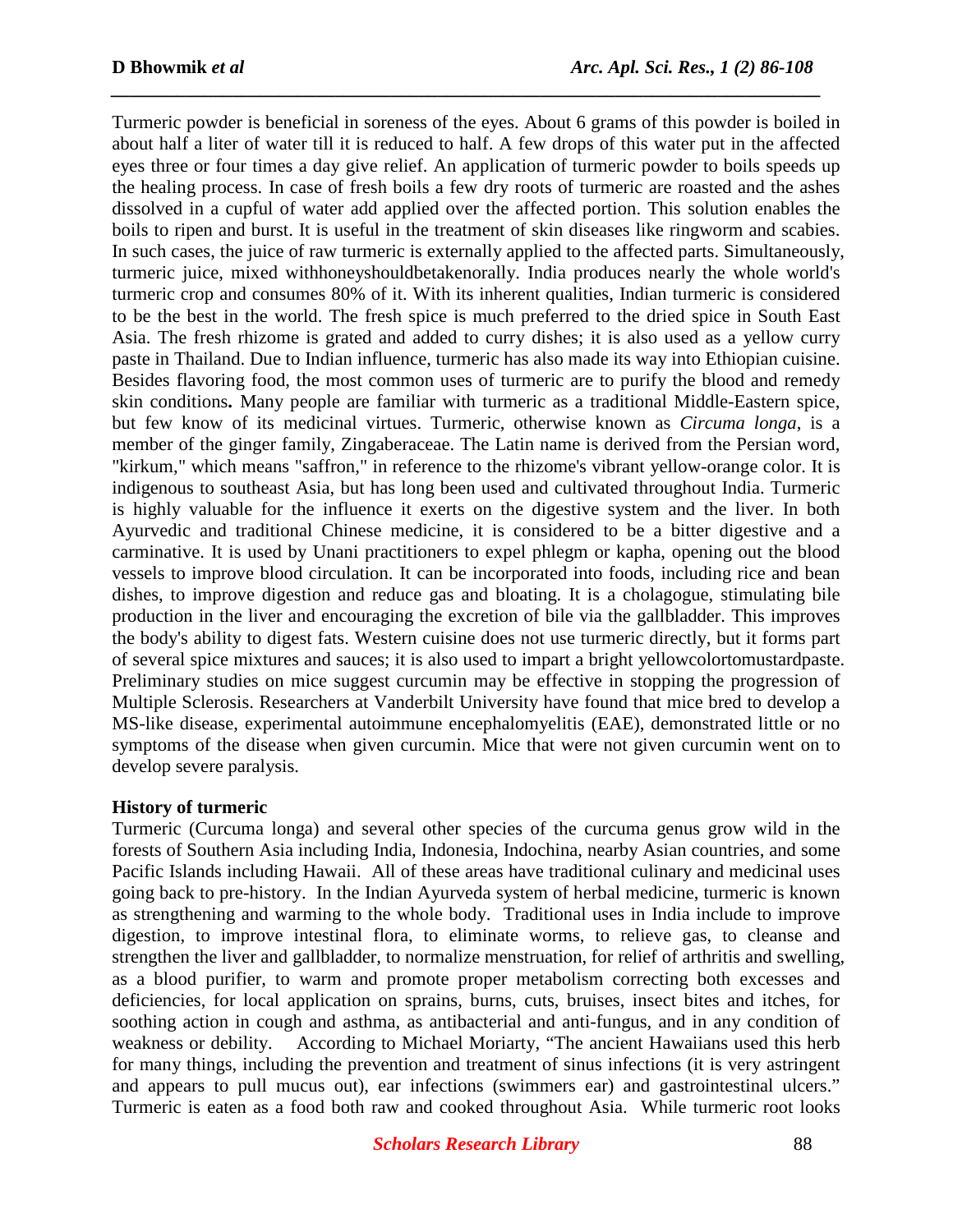much like ginger root, it is less fibrous and is more chewable, crunchy, and succulent. The fresh root (not the powder) has a somewhat sweet and nutty favor mixed with its bitter flavor. As a result, it is not unpleasant to eat and not difficult to chew. It is sometimes chewed plain or chopped up and put in salads raw. Traditional use includes mashing/grinding it in a mortar to make a paste to mix with other spices for flavoring in curries. In modern times, the most common use is of the dried root powder as the base of most curries in India and other nearby countries. (personal observation)

*\_\_\_\_\_\_\_\_\_\_\_\_\_\_\_\_\_\_\_\_\_\_\_\_\_\_\_\_\_\_\_\_\_\_\_\_\_\_\_\_\_\_\_\_\_\_\_\_\_\_\_\_\_\_\_\_\_\_\_\_\_\_\_\_\_\_\_\_\_\_\_\_\_\_\_\_*

Another traditional use of turmeric is as a food colorant and dye for cloth – in both cases a cheaper alternative to saffron. It was and is used in religious ceremonies and offerings – often representing life, purity, and prosperity. The old herbals of Europe make little if any mention of turmeric. Marco Polo refers to turmeric as Indian saffron used for dying cloth. Michael Castleman writing in 1991 says: "The ancient Greeks were well aware of turmeric, but unlike its close botanical relative, ginger, it never caught on in the West as either a culinary or medicinal herb. It was, however, used to make orange-yellow dyes. In the 1870's, chemists discovered turmeric's orange-yellow root powder turned reddish brown when exposed to alkaline chemicals. This discovery led to the development of turmeric paper … to test for alkalinity." European and American herbalists up until the late  $20<sup>th</sup>$  century had little interest in turmeric. For example, in all of Dr. Christopher's writings the only mention of turmeric I can find is that it is listed as an alternative tonic. In Jethro Klauss's book Back to Eden, I can find no mention of turmeric at all. This indicates to me that the herbal schools Dr. Christopher and Jethro Klauss went to were not aware of the potential of turmeric which was well known to Asian herbalists. I also suspect that there was a disconnect between Asian and western herbalists. Michael Castleman comments: "American chemists used turmeric paper, but not even the botanically oriented  $19<sup>th</sup>$  century Eclectic physicians had much use for turmeric itself, except to add color to medicinal ointments."In one western herbal from the early  $20<sup>th</sup>$  Century, I do find a discussion of turmeric. This is in Maude Grieve's book A Modern Herbal. She gives a botanical description and the constituents of the herb as if the herb was of some importance, but then under *Medicinal Actions and Uses* she says: "Turmeric is a mild aromatic stimulant seldom used in medicine except as a coloring. It was once a cure for jaundice. Its chief use is in the manufacture of curry powders. It is also used as an adulterant of mustard and a substitute for it and forms one of the ingredients of cattle condiments. … Turmeric paper is … used as a test for alkaloids and boric acid." This disregard of turmeric as an important nutritional and medicinal herb continued in western herbalism up until the late  $20<sup>th</sup>$  Century. However, even as Maude Grieve was writing, the roots of turmeric's emergence as a prominent healing herb were starting to grow. Daniel B. Mowrey tells the story: "Serious research on turmeric began in Germany, in the early 1920's. Sesquisterpenes in the essential oil of turmeric were isolated in 1926 and to them was ascribed the therapeutic activity. Later, a team of scientists compared the effects of whole extract, the essential oil, and the water-soluble extract. In 1936, curcumin was compared to whole extract and several isolated constituents. … The results of the experiment show that turmeric acts in the following ways: Turmeric stimulates the flow of bile; several constituents have this property. The increased flow of bile depend in part on the contraction of the gallbladder and in part on the increase in bile secretion;

The stimulation of bile depends mostly on the presence of essential oil; The flavonoids cause the contraction of the gallbladder and thereby increase the effective emptying of this organ.""While studies were being pursued in European, primarily German laboratories, Asian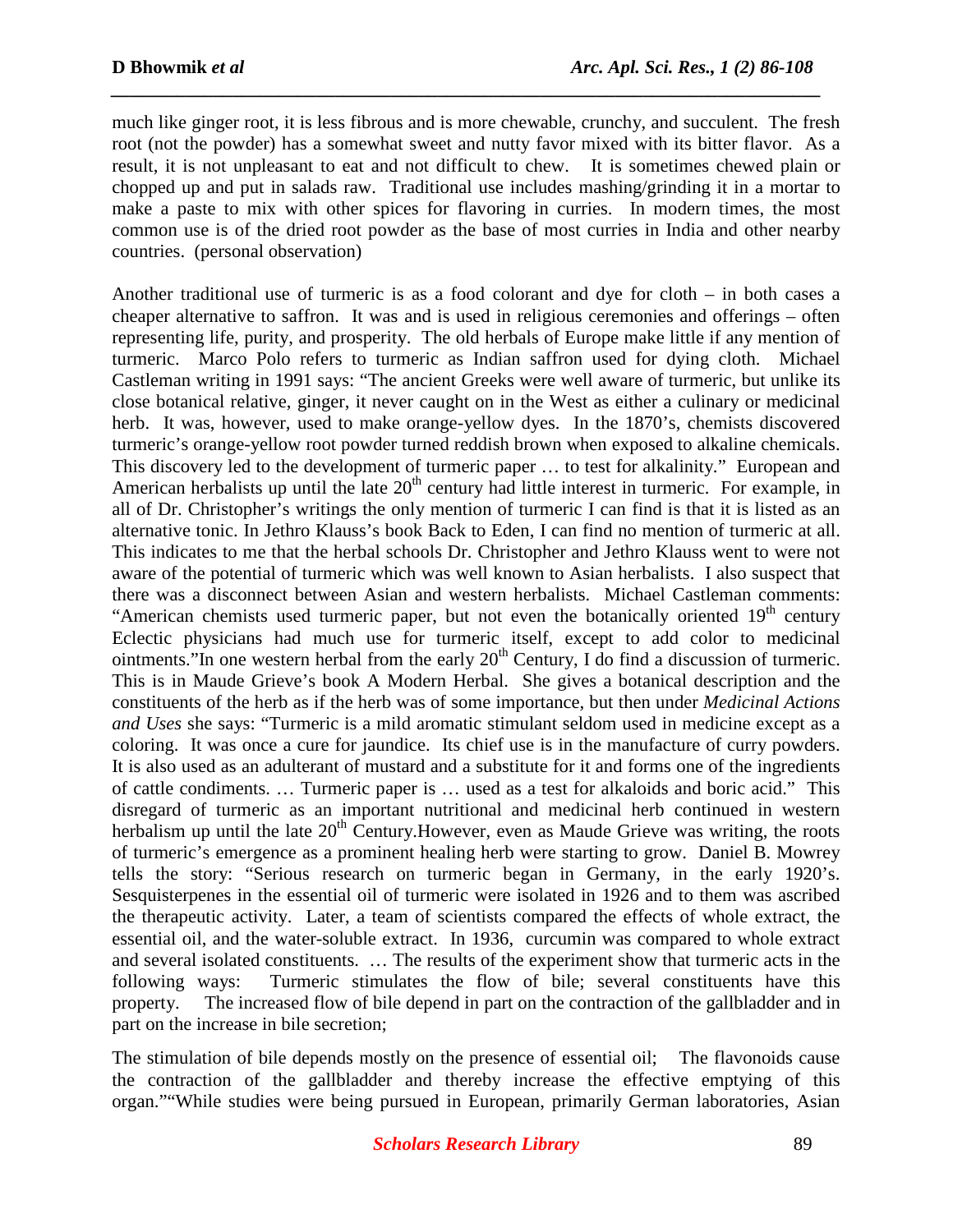researchers were independently validating the same properties of turmeric. But their interest extended to the liver protective and curative principles of turmeric and in a series of brilliant papers they reported important findings in that area. So far what has clearly been demonstrated is that turmeric possesses anti-hepatotoxic activity on the order possessed by other liverprotective herbs such as milk thistle and licorice. Other research has helped establish the effects of turmeric on the blood. For example, as many of the common curry herbs do, curcumin prevents large fluctuations in blood cholesterol after meals.The potent anti-inflammatory activity (in the essential oil and in curcumin) of turmeric has been substantiated in other research. Like other non-steroidal anti-inflammatory agents (such as licorice root), curcumin appears to act through some sort of adrenal mechanism (when the adrenals are removed, turmeric has no effect)." In the mid-20<sup>th</sup> century, western herbalists began taking note and considering turmeric for herbal use – initially in Germany. In Rudolph Weiss's book, Herbal Medicine, first published in 1961, discusses the potential use of turmeric for the digestive system: "Its usefulness as a gallbladder remedy in the narrower sense has been demonstrated. The cholagogue and choleretic action is quite powerful. The people of Java call this plant temoe lavak. In India and other Asian countries it has a long tradition as a popular remedy for jaundice and liver disease. There is no doubt that it can be effective, particularly where bile flow needs to be thoroughly stimulated" However, Dr. Weiss then discourages the use of turmeric and makes comments which appear to me to reflect hearsay and not personal use: "but it is doubtful if it achieves more than our native drugs The yellow pigment has marked irritant effect on the gastric mucosa, so that caution is indicated where there is a tendency to hyper acidity or where there is simple irritable stomach Observations made in India have shown the powerful and lasting irritant effect of curry on the stomach." This discussion obviously ignores the potential other causes of gastric irritation such as excessive use of oils (which are often rancid) and overcooking literally for hours at very high temperatures – typical of Indian curries. Few contemporary herbalists recommended turmeric through the 1980's and when they did it was for limited or special uses such as liver tonic or menstrual regularity. However, by the early 1990's a chorus of prominent western herbalists (including Murray, Hobbs, Castleman, Mowrey, Duke, Clark, Tierra, and Pederson), began promoting the use of turmeric for several major health problems. As Michael Castleman put it: "Western herbalists, wake up. Turmeric is a healer."

*\_\_\_\_\_\_\_\_\_\_\_\_\_\_\_\_\_\_\_\_\_\_\_\_\_\_\_\_\_\_\_\_\_\_\_\_\_\_\_\_\_\_\_\_\_\_\_\_\_\_\_\_\_\_\_\_\_\_\_\_\_\_\_\_\_\_\_\_\_\_\_\_\_\_\_\_*

### **Health benefits of turmeric in our daily life**

1. It is a natural antiseptic and antibacterial agent, useful in disinfecting cuts and burns.

2. When combined with cauliflower, it has shown to prevent prostate cancer and stop the growth of existing prostate cancer.

3. Prevented breast cancer from spreading to the lungs in mice.

4. May prevent melanoma and cause existing melanoma cells to commit suicide.

5. Reduces the risk of childhood leukemia.

6. Is a natural liver detoxifier.

7. May prevent and slow the progression of Alzheimer's disease by removing amyloyd plaque buildup in the brain.

8. May prevent metastases from occurring in many different forms of cancer.

9. It is a potent natural anti-inflammatory that works as well as many anti-inflammatory drugs but without the side effects.

10. Has shown promise in slowing the progression of multiple sclerosis in mice.

11. Is a natural painkiller and cox-2 inhibitor.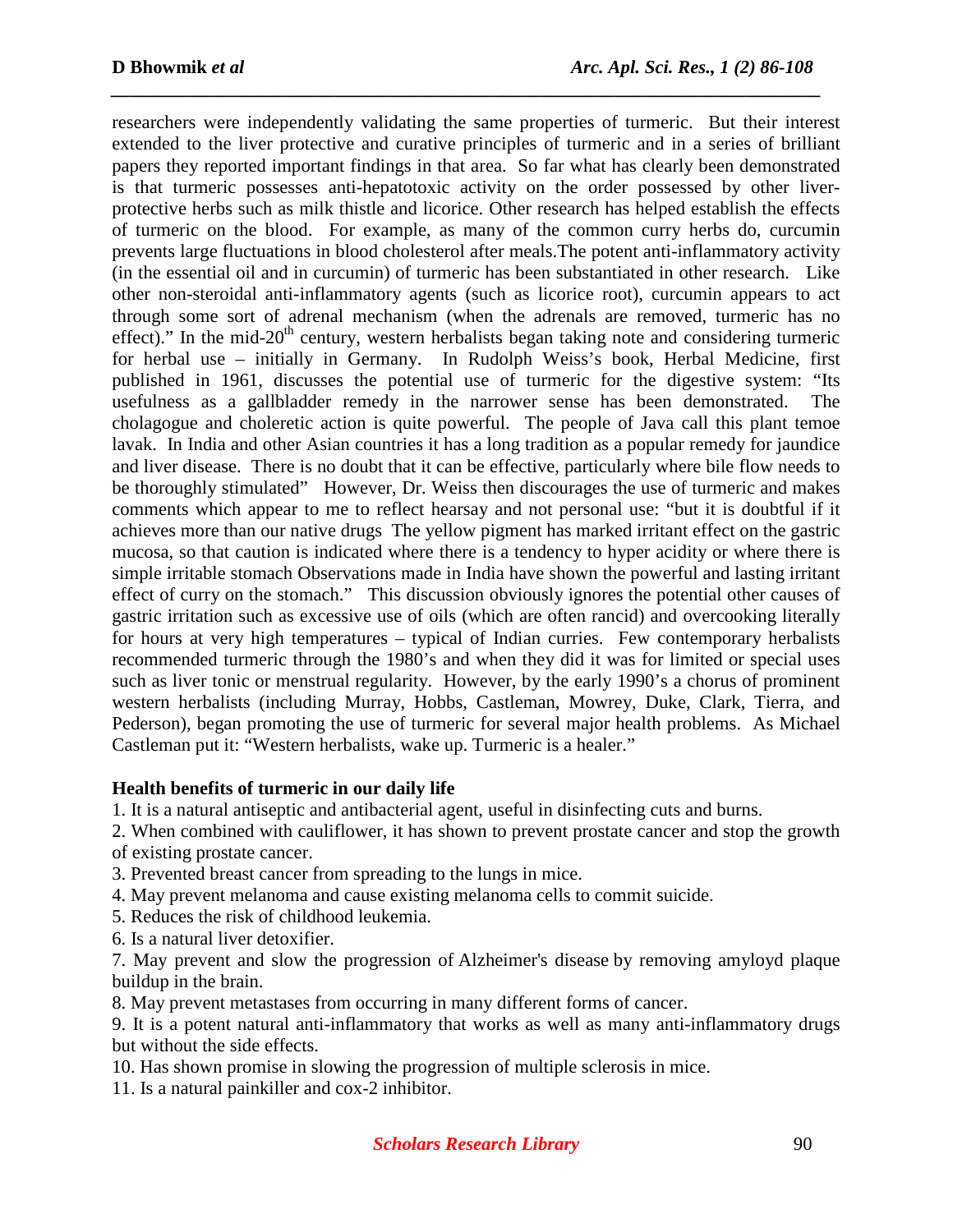12. May aid in fat metabolism and help in weight management.

13. Has long been used in Chinese medicine as a treatment for depression.

14. Because of its anti-inflammatory properties, it is a natural treatment for arthritis and rheumatoid arthritis.

*\_\_\_\_\_\_\_\_\_\_\_\_\_\_\_\_\_\_\_\_\_\_\_\_\_\_\_\_\_\_\_\_\_\_\_\_\_\_\_\_\_\_\_\_\_\_\_\_\_\_\_\_\_\_\_\_\_\_\_\_\_\_\_\_\_\_\_\_\_\_\_\_\_\_\_\_*

15. Boosts the effects of chemo drug paclitaxel and reduces its side effects.

- 16. Promising studies are underway on the effects of turmeric on pancreatic cancer.
- 17. Studies are ongoing in the positive effects of turmeric on multiple myeloma.
- 18. Has been shown to stop the growth of new blood vessels in tumors.
- 19. Speeds up wound healing and assists in remodeling of damaged skin.
- 20. May help in the treatment of psoriasis and other inflammatory skin conditions.

#### *Turmeric medicinal uses*

From many years awareness of turmeric and its use as medicine is continuously increasing. A flowering plant, Turmeric, in the ginger family, is commonly used as a food coloring and is one of the basic ingredients in curry powder. To heal many health disorders like liver problems, digestive disorders, treatment for skin diseases and wound healing turmeric has long been used in Medicinal as an anti-inflammatory.**Curcumin** is the active ingredient in turmeric which has been shown to have a wide range of therapeutic effects.

#### *Digestive Disorders*

Turmeric is considered as a digestive bitter and a carminative. It can be added into foods including rice and bean dishes to improve digestion, reduce gas and bloating. It is a cholagogue, stimulating bile production in the liver and encouraging excretion of bile via the gallbladder. This improves the body's ability to digest fats. For chronic digestive weakness and/or congestion turmeric is recommended. It can be taken as a single extract or in the form of digestive bitters, which combine turmeric with other bitter and carminative herbs. Turmeric is beneficial for people who feel tired after consuming meals or who experience gas and bloating. Whatever way turmeric is consumed it is beneficial to both the digestive system and the liver.

### *Liver Diseases*

Turmeric is beneficial for its influence on the liver. In spring more consumption of herbs and foods can strengthen the liver. Turmeric shares similar liver protectant compounds that milk thistle and artichoke leaves contain. It is said to shrink engorged hepatic ducts, so it can be useful to treat liver conditions such as hepatitis, cirrhosis, and jaundice.

#### *Cancer*

Recent scientific research confirm that turmeric can cure host of diseases, also they found that turmeric restrain the growth of various types of cancer. Turmeric is used for the treatment of skin cancer or pre cancerous skin conditions. Both topical and internal uses are beneficial.

#### *Atherosclerosis*

Turmeric may helpful in preventing the blockage of arteries that can gradually cause a heart attack or stroke in one of two ways. Turmeric makes cholesterol levels low and inhibited the oxidation of LDL (bad cholesterol). Oxidized LDL deposits in the walls of blood vessels and contributes to the formation of atherosclerotic plaque. Turmeric may also prevent platelet build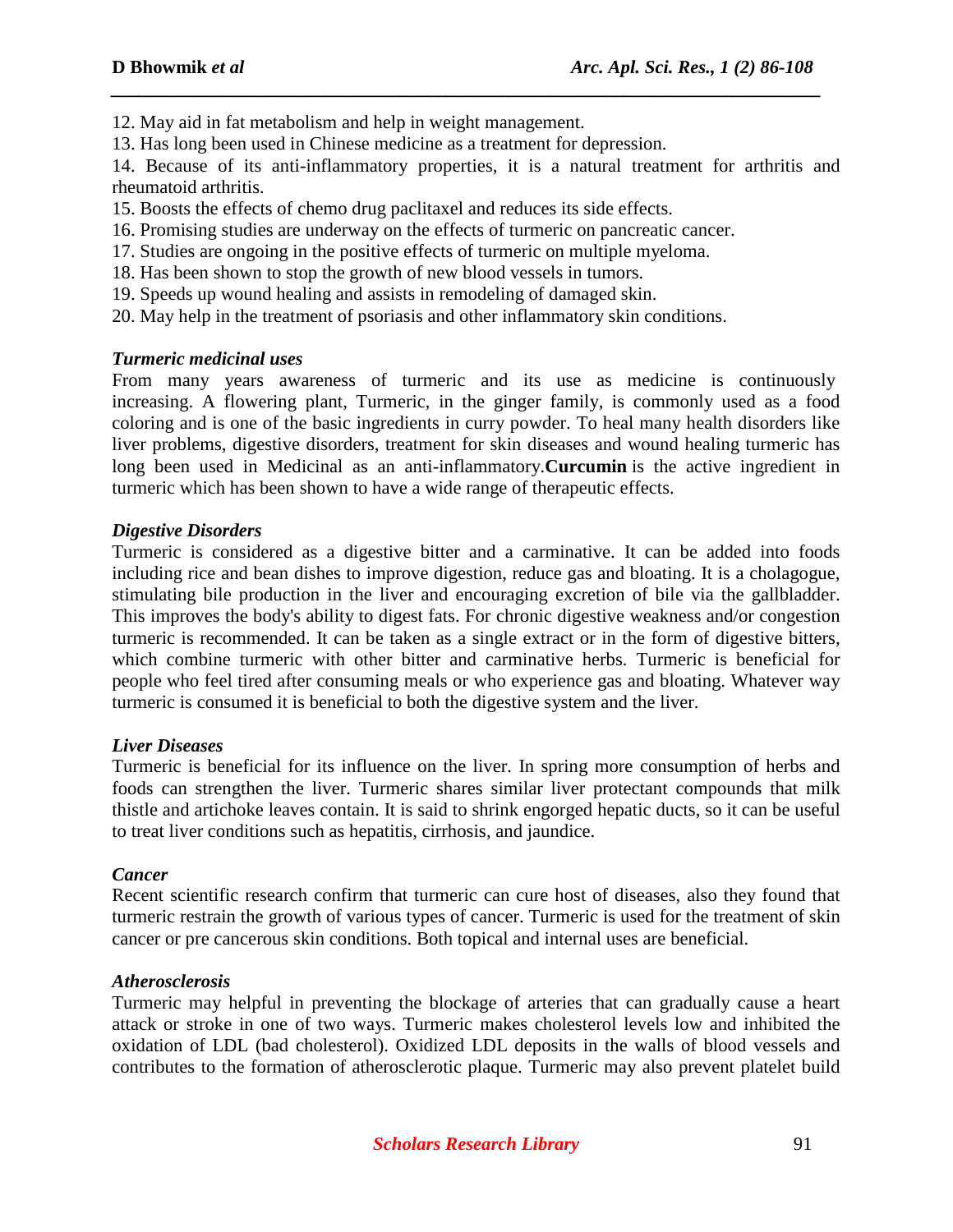up along the walls of an injured blood vessel. Platelets collecting at the site of a damaged blood vessel cause blood clots to form and blockage of the artery as well.

*\_\_\_\_\_\_\_\_\_\_\_\_\_\_\_\_\_\_\_\_\_\_\_\_\_\_\_\_\_\_\_\_\_\_\_\_\_\_\_\_\_\_\_\_\_\_\_\_\_\_\_\_\_\_\_\_\_\_\_\_\_\_\_\_\_\_\_\_\_\_\_\_\_\_\_\_*

#### *Osteoarthritis*

Turmeric may help relieve the symptoms of osteoarthritis because of its ability to reduce pain and disability.

#### *Menstrual problems of Woman*

For women who experience monthly menstrual cramps, try using turmeric extract or bitters twice daily for two weeks prior to expected menstruation. Turmeric is an antispasmodic to smooth muscles so it reduces digestive and menstrual cramping. It should reduce the severity of pain, if not ease them completely. Certainly, diet and standard of living have a reflective influence on the menstrual cycle, but turmeric is a great addition.

#### *Bacterial Infection / Wounds*

Turmeric is useful as an external antibiotic in preventing bacterial infection in wounds.

### *Eye Disorder*

**Curcumin** may prove to be as effective as corticosteroids in the uveitis (inflammation of the uvea, the middle layer of the eye between the sclera - white outer coat of the eye and the retina the back of the eye) the type of eye disorder.

#### *Other Health Disorders*

Turmeric decreases congestion and inflammation from stagnant mucous membranes. Turmeric is anti-inflammatory to the mucous membranes, which coat the throat, lungs, stomach and intestines. Regular use of turmeric can benefit from Colitis, Crohn's disease, diarrhea, and post-giardia or post salmonella conditions. The itching and inflammation that accompanies hemorrhoids and anal fissures can reduce by use of turmeric. Turmeric can also benefit skin conditions including: eczema, psoriasis and acne, for those it is potent detoxifier.

"Turmeric gives the energy of the Divine Mother and grants prosperity of health. Turmeric is effectual for purification the chakras, as well as purifying the path of the subtle body."

#### *Turmeric as healing properties*

Besides flavoring food, to purify the blood and skin conditions remedy is probably the most common use of Turmeric in Ayurveda.

- $\div$  The main organs that turmeric treats are the skin, heart, liver and lungs.
- Turmeric is used for epilepsy and bleeding disorders, skin diseases, to purify the bodymind, and to help the lungs expel Kapha.
- **Activities of Turmeric include:** Alterative, analgesic, antibacterial, anti-inflammatory, anti-tumor, anti-allergic, antioxidant, antiseptic, antispasmodic, appetizer, astringent, cardiovascular, carminative, cholagogue, digestive, diuretic, stimulant, and vulnerary.
- **Therapeutic uses of Turmeric:** Anemia, cancer, diabetes, digestion, food poisoning, gallstones, indigestion, IBS, parasites, poor circulation, staph infections, and wounds.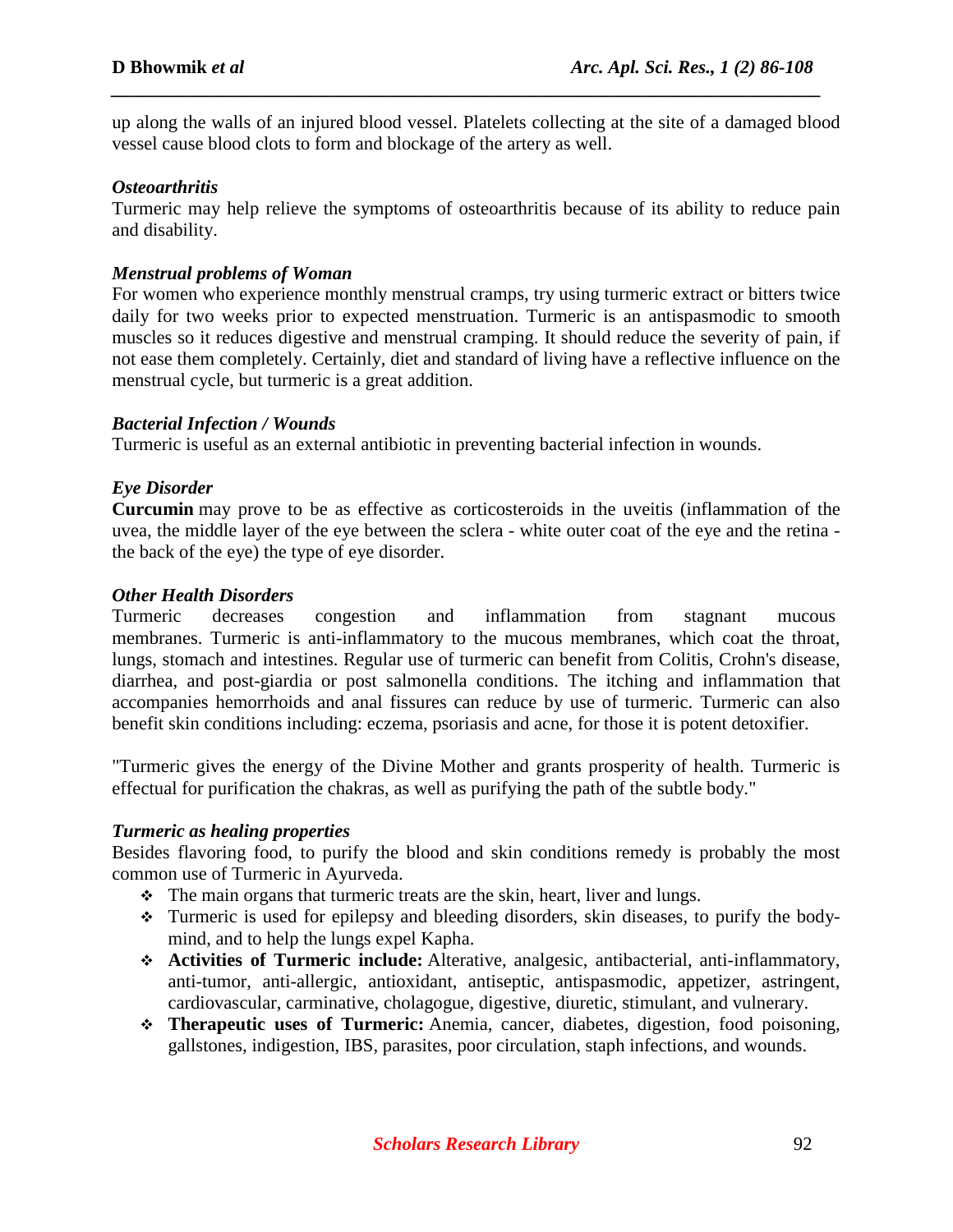Turmeric helps to regulate the female reproductive system and purifies the uterus and breast milk, and in men it purifies and builds semen, which is counterintuitive for a pungent bitter.

*\_\_\_\_\_\_\_\_\_\_\_\_\_\_\_\_\_\_\_\_\_\_\_\_\_\_\_\_\_\_\_\_\_\_\_\_\_\_\_\_\_\_\_\_\_\_\_\_\_\_\_\_\_\_\_\_\_\_\_\_\_\_\_\_\_\_\_\_\_\_\_\_\_\_\_\_*

- Turmeric reduces fevers, diarrhea, urinary disorders, insanity, poisoning, cough, and lactation problems in general.
- Turmeric is used to treat external ulcers that respond to nothing else. Turmeric decreases Kapha and so is used to remove mucus in the throat, watery discharges like leucorrhea, and any pus in the eyes, ears, or in wounds, etc.
- In Ayurvedic cooking, turmeric is everywhere, this multifaceted wonder spice helps
	- o Detoxify the liver
	- o Balance cholesterol levels
	- o Fight allergies
	- o Stimulate digestion
	- o Boost immunity
	- o Enhance the complexion

It is also an antioxidant Ayurveda recognizes turmeric as a heating spice, contributing bitter, pungent and astringent tastes.

#### *Remedies of turmeric*

#### *Anemia*

Everyday take a dose of 1 tsp of turmeric juice mixed with honey.

#### *Asthma*

Boil 1 cup of milk with 1 tsp of turmeric powder. Drink warm.

*Burns*

Mix 1 tsp of turmeric with 1 tsp of aloe gel and apply to burnt area.

#### *Conjunctivitis*

Mix 1 tbsp of crushed, raw turmeric in  $1/3$  cup of water. Boil and sieve. 2–3 drops of this mixture may be used in each eye up to 3 times per day.

### *Complexion*

Apply a paste of turmeric on the skin before bed, and wash off after a few minutes. In the morning, remove any remaining yellow tinge with a paste of chickpea flour (besan) and oil.

#### *Dental problems*

Mix 1 tsp of turmeric with  $\frac{1}{2}$  tsp of salt. Add mustard oil to make a paste. Rub the teeth and gums with this paste twice daily.

#### *Diabetes*

 $\frac{1}{2}$  tsp of turmeric should be taken 3 times a day.

#### *Diarrhea*

Take ½ tsp of turmeric powder or juice in water, 3 times per day.

Top

#### **Scholars Research Library** 93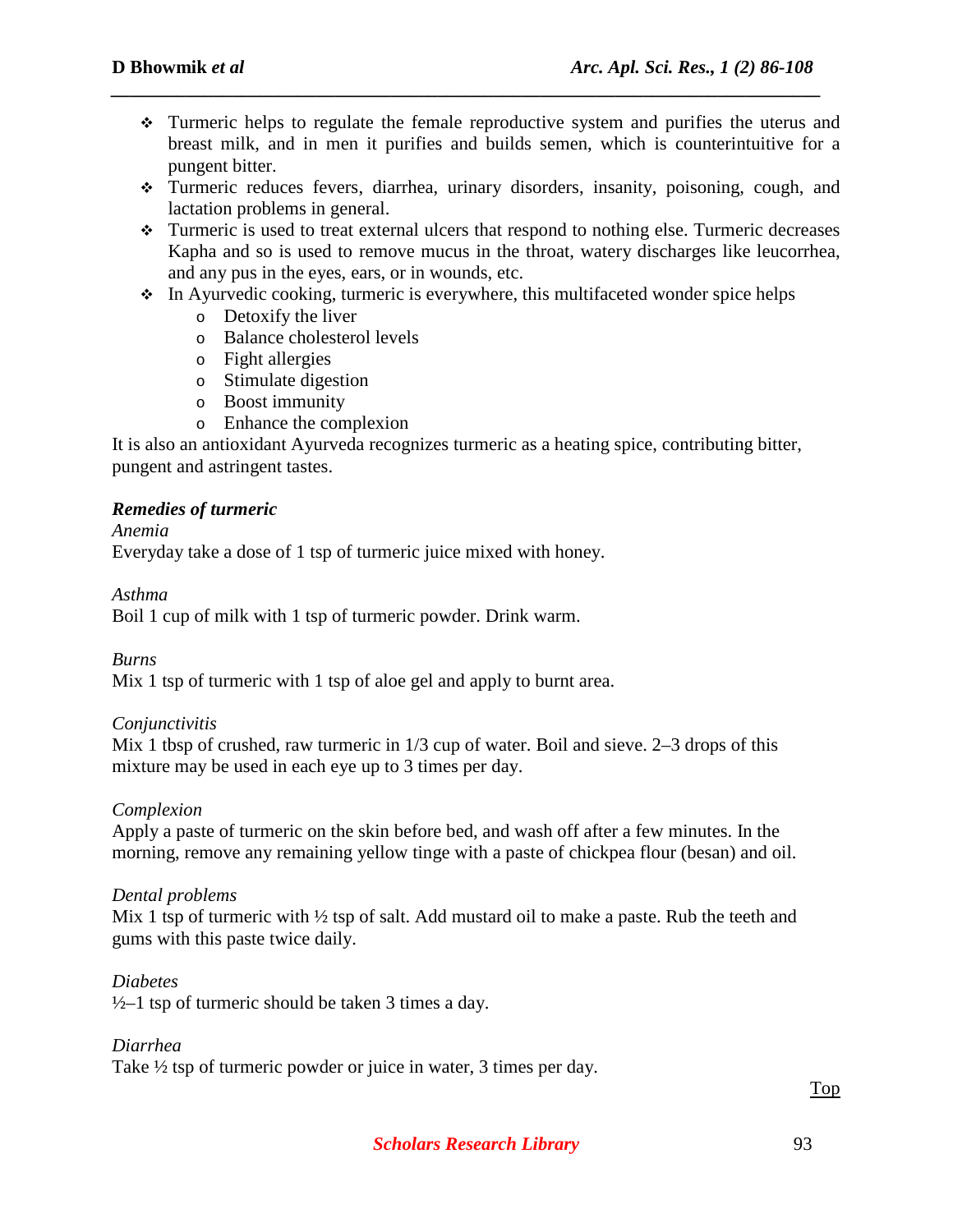### *Pain*

Mix 1 tsp of turmeric and 2 tsp of ginger with water to make a paste. Spread over a cloth, place on the affected area and bandage.

*\_\_\_\_\_\_\_\_\_\_\_\_\_\_\_\_\_\_\_\_\_\_\_\_\_\_\_\_\_\_\_\_\_\_\_\_\_\_\_\_\_\_\_\_\_\_\_\_\_\_\_\_\_\_\_\_\_\_\_\_\_\_\_\_\_\_\_\_\_\_\_\_\_\_\_\_*

Add 1 tsp of turmeric to 1 cup of warm milk and drink before bed.

### *Other uses*

In cooking, turmeric acts as a yellow coloring agent. It is an important herb in Hindu rituals. It is also a ingredient in cosmetics as it is beneficial for the skin. Burning turmeric can repel insects. Inhaling the smoke can assist in coughs, asthma and congested nasal passages.

### *Ears, Eyes, Nose and Mouth*

Turmeric dust, with alum 1:20, is blown into the ear to treat chronic otorrhea.

Mix a pinch of Turmeric with organic ghee and apply it to the mucus lining of nose to stop the sniffles. It also stops nosebleeds, helps to clear the sinuses, restore a more acute sense of smell, and helps to purify the mind and brain.

Turmeric helps to maintain the shape and integrity of our eyes.

A Turmeric/water decoction, 1:20, is used to treat conjunctivitis and eye disease in general. Soak a cloth in the decoction and then cover the eye with it. This helps to relieve the pain as well.

### *Turmeric for Stomach and Intestines*

Turmeric treats the whole Gastro - Intestinal system. In general turmeric is used for

- Weak stomachs
- Poor digestion
- Dyspepsia
- To normalize metabolism
- To help digest protein
- To increase the bio-availability of food and the ability of the stomach to withstand digestive acids.

Turmeric is a great carminative, able to calm an upset digestive system by getting rid of gas and distention. Carminatives also tend to increase absorption and nurture the intestinal flora.Taking Turmeric will work fine to balance an upset digestion. Just take a small spoonful of Turmeric and stir it in a cup of yogurt right after lunch. Remedy for 'piles' is to directly apply a mixture of mustard oil, turmeric, and onion juice. To stop rectal bleeding take a 2 or 3 tablespoons of Turmeric every half hour until the bleeding stops, usually in an hour.

### *Therapeutic uses of turmeric*

Turmeric is a wide, foot-long, lily-like leaves and yellow to yellowish white flowers that is native to India, Bangladesh and China. It has a strong taste and its yellow color is almost impossible to remove once it stained your clothes. The culinary and medicinal value of turmeric is in the root or rhizome; it is dried and ground into the spice.

Turmeric is beneficial in the treatment of Gallbladder problems, hepatitis, indigestion, infections, lack of appetite, scabies, Alzheimer's disease, arthritis, asthma, athlete's foot, boils, bursitis,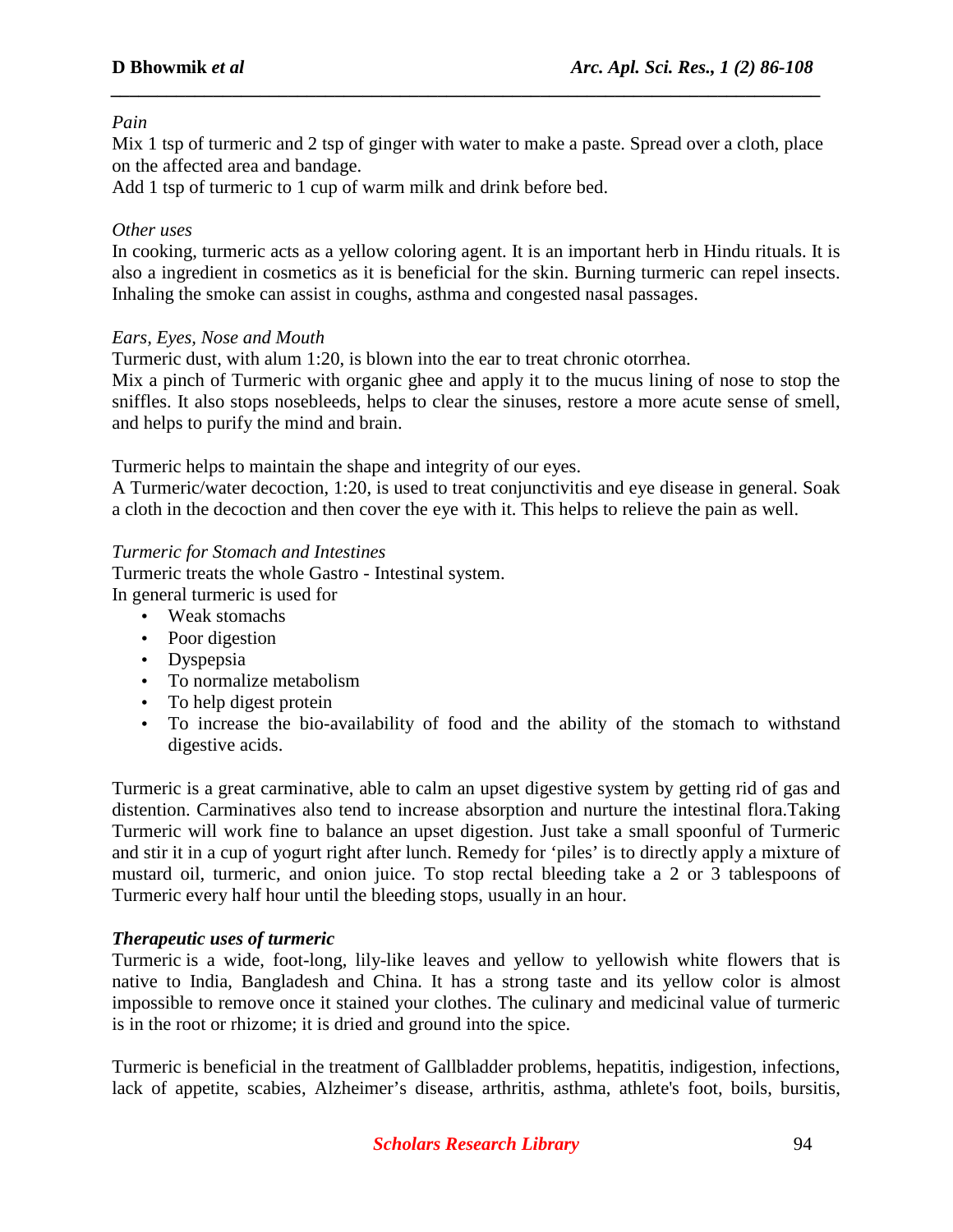breast cancer, colon cancer, cataracts, colic, dermatitis, diarrhea, eczema, fibrosis, gallstones, gas, hardening of the arteries, heart disease, high cholesterol, high triglycerides, inflammation, intestinal pain, irritable bowel syndrome, jaundice, lack of menstruation, lymph gland problems, menstrual pain, morning sickness, pain, psoriasis, sprains, ulcers, wounds, yeast infections. It is also being use for the treatment of bruises, for childbirth, eye inflammation, epilepsy, fever, hemorrhage, hemorrhoids, itching, ringworm.

*\_\_\_\_\_\_\_\_\_\_\_\_\_\_\_\_\_\_\_\_\_\_\_\_\_\_\_\_\_\_\_\_\_\_\_\_\_\_\_\_\_\_\_\_\_\_\_\_\_\_\_\_\_\_\_\_\_\_\_\_\_\_\_\_\_\_\_\_\_\_\_\_\_\_\_\_*

### *Therapeutic Properties:*

Turmeric contains curcumin and curcuminoids it is a first rate natural remedy for arthritis, it has an anti-inflammatory ingredient that can help alleviate pain. It can also help protect the gallbladder and liver and provide a defense against cancer. Curcumin can also help inhibit the formation of cancer in breast tissue. Experiment on animal shows that curcumin slashed the risk of colon cancer by almost 60%, this phytochemical seems to neutralize cancer-causing compounds, stop cancerous changes in the cells and directly fight substances that enable carcinogens to spread and wreak havoc. Turmeric also triggers better bile flow, which helps digest fats and reduces the risk of gallstones. It also helps generates the secretion of several enzymes that assist the liver in breaking down and metabolizing certain toxic substances. Some of these same phytochemicals inhibit the oxidative damage that allows cholesterol to coagulate and cling to the inside of arteries. Turmeric **/**curcumin is about half as effective as corticosteroids**,**  but it doesn't have bad side effect as corticosteroids, this drug is use for the treatment of arthritis, but they can cause fluid retention and bloating, elevate blood pressure, encourage intestinal bleeding, ulcer formation and increase the risk of osteoporosis.

### *Direction for use / Dosage:*

400 milligrams of a curcumin extract three times a day, 445 milligrams of a standardized supplement 2 to 3 times a day, 1tsp of the dried herb in a cup of warm milk daily, 1tsp to 1 tbsp of a liquid extract divided into several dosages over the course of a day, or 1/8 to ¼ tsp of turmeric tincture 3x a day. Your body will absorbed more curcumin if you take it with lots of black pepper. The pipeline in pepper improves the body's ability to use turmeric perhaps as much as twentyfold, according to studies. Ginger is also a good companion for turmeric.

### *Caution:*

Don't take turmeric if you have bile duct obstruction, people with gallstones should consult a herb physician before taking this. Excessive dosage of curcuminoids could cause ulcers or cancer and reduce the number of red and white blood cells in the body. Too much intake can also cause hair fall. When buying turmeric, always buy from reputable seller since some species are toxic.

### *Turmeric use as traditional medicine*

India, China, and Southeast Asia have valued turmeric as a medicine for hundreds of years. In Ayurvedic medicine, the 5,000-year-old natural healing system of India, turmeric is used as a cleansing herb for the whole body and as a remedy for minor wounds, poor digestion, arthritis, jaundice, inflammation, and pain. If you were told that taking as little as one teaspoon per day of a simple spice could possibly treat the pain of arthritis, ward off ulcers, fight heart disease, prevent some cancers, treat dysentery, and protect your liver.Well, this is turmeric. Turmeric has been the subject of a great deal of research and all of it has been very promising.Turmeric exhibits very strong anti-inflammatory and antioxidant properties. This would be exciting enough, but turmeric offers so much more. It would probably be easier to say what it couldn't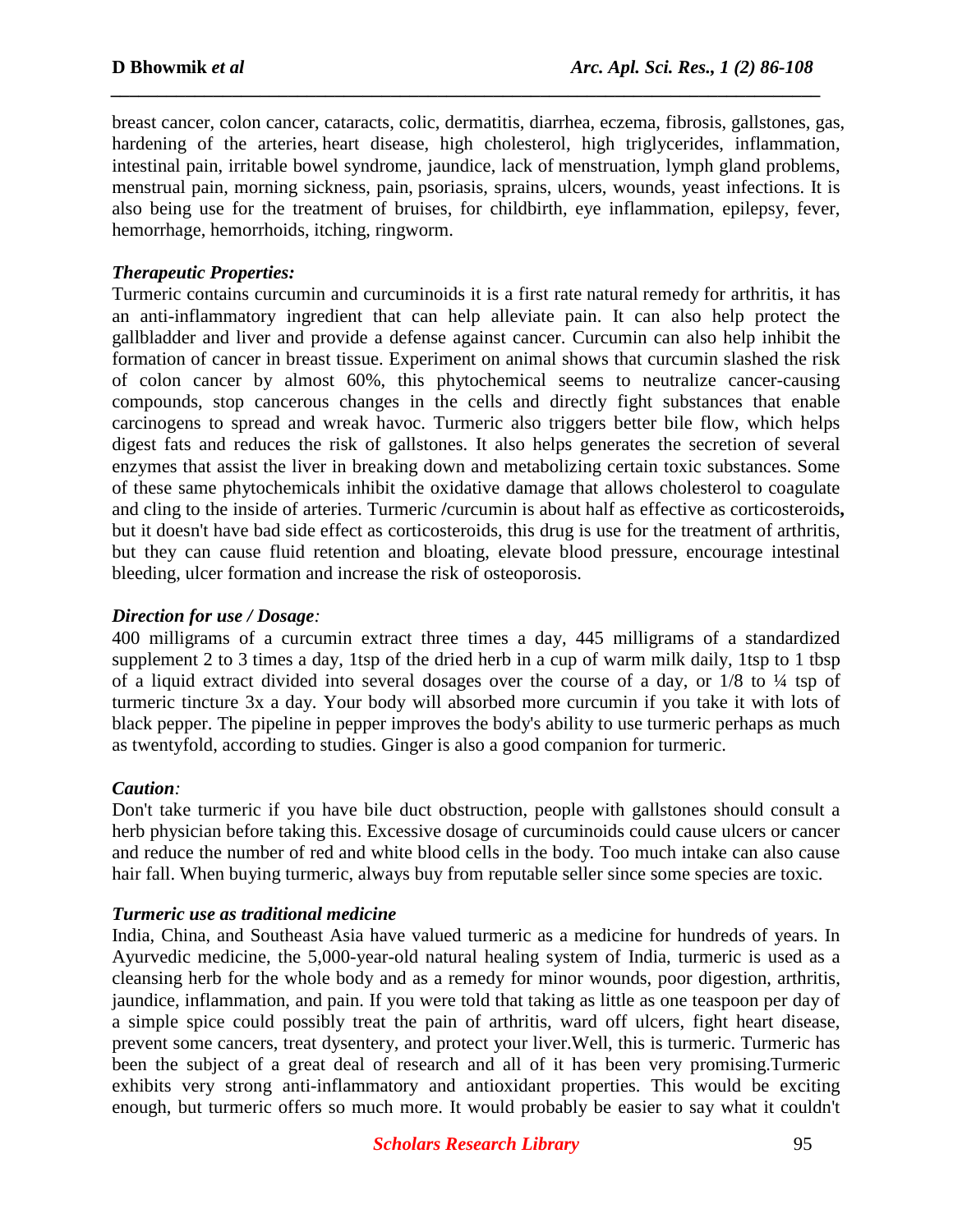do...but that wouldn't be half as enlightening.Turmeric is a member of the ginger family and like ginger it is the rhizome that is used. It is cured in a special process...boil, clean, sun dry, and polish. Not surprisingly, India is the world's major producer of turmeric today, responsible for around 94 percent of the worlds supply. Curcuminoids are what give turmeric its characteristic (and beautiful) yellow coloring. Curcumin is one of the curcuminoids, and has been the focus of much research. Curcumin is similar to the compound capsaicin (found in cayenne), curcumin lowers something called "substance P" so pain signals are not transmitted through nerve fibers. Turmeric has shown strong liver protective properties. In this age of giving a "pill for every ill", this kind of liver support can be potentially crucial. Our livers have to process every drug that we take in. This can take its toll. Acetaminophen (brand name Tylenol) can be especially hard on one's liver especially if we are taking it regularly or in large amounts. So can alcohol. Using turmeric may be a great insurance policy towards protecting that liver. Arthritis can be a misery, but many of the medications to treat the pain and inflammation of the arthritis can be a misery in themselves. Taking turmeric (curcumin 1,200 mg to be exact) every day significantly improved the swelling and stiffness of the joints and improved the ability to walk in a study of rheumatoid arthritis sufferers. The best news here is that curcumin does not have the toxicity potential of other anti-inflammatory drug therapies. Turmeric, like many culinary herbs, helps to slow food spoilage. This is due to the fact that it has an antibiotic action. Laboratory tests have shown that turmeric also fights protozoa. These are a group of nasties that, among other things, can be responsible for dysentery. Traditionally, turmeric has been used to treat this type of dysentery, and anecdotal reports show that it has been quite successful. Turmeric may also prevent heart disease and stroke by preventing the blood clots that are the causes of many. Also, it has been shown to lower cholesterol. Be mindful, that these studies are preliminary, but very promising. Also, in the realm of heart disease, turmeric is strongly anti-inflammatory and inflammation is the enemy of our arteries.A human trial was done involving only smokers. Participants were given 1.5 grams of turmeric (approximately 1 teaspoon) per day for one month. Findings were promising. Smoker's urine normally contains substances called mutagens. These mutagens are agents capable of causing mutations in genes. The mutagens are potentially carcinogenic. At the end of the study, the smoker's urine had a significant reduction of these mutagens excreted in their urine.Good for your arteries, potential cancer and heart disease prevention, and so much more. It is usually very well tolerated also. In unusually large amounts, it can cause some stomach upset. If this should occur, either discontinue use or cut back on the dosage. Pregnant women should not use turmeric in its supplement form. In addition those with gallstones or other bile duct blockages should not take it, as it is a bile production stimulant. Also, those people taking blood thinners (example: Coumadin) should check with their physician before using turmeric as a supplement. This is always a good idea with any herbal supplement, especially if you are taking medications or if you have preexisting conditions. Turmeric is a perennial plant belonging to the ginger family which can be found in several countries of South East Asia as well as all of the Caribbean islands. The root of the plant has a bulb like appearance which is usually dried and ground before use although there are some applications where it can be used while freshly dug from the ground. It is the root or bulb that is used for cooking as well as for medicinal applications. Indians, Chinese and West Indians have used this herb as much as for medicinal uses as they have for cooking. Turmeric is called Curcuma Longa in Latin, Haridra or the Yellow one in the Sanskrit language and Haldee in the Hindi language. It is also associated with Ayurvedic medicines in the Vedas or ancient lore of the Hindus and is an integral part of what is referred to as Aushadhi or herbal medicines. Traditional Chinese practitioners have used

*\_\_\_\_\_\_\_\_\_\_\_\_\_\_\_\_\_\_\_\_\_\_\_\_\_\_\_\_\_\_\_\_\_\_\_\_\_\_\_\_\_\_\_\_\_\_\_\_\_\_\_\_\_\_\_\_\_\_\_\_\_\_\_\_\_\_\_\_\_\_\_\_\_\_\_\_*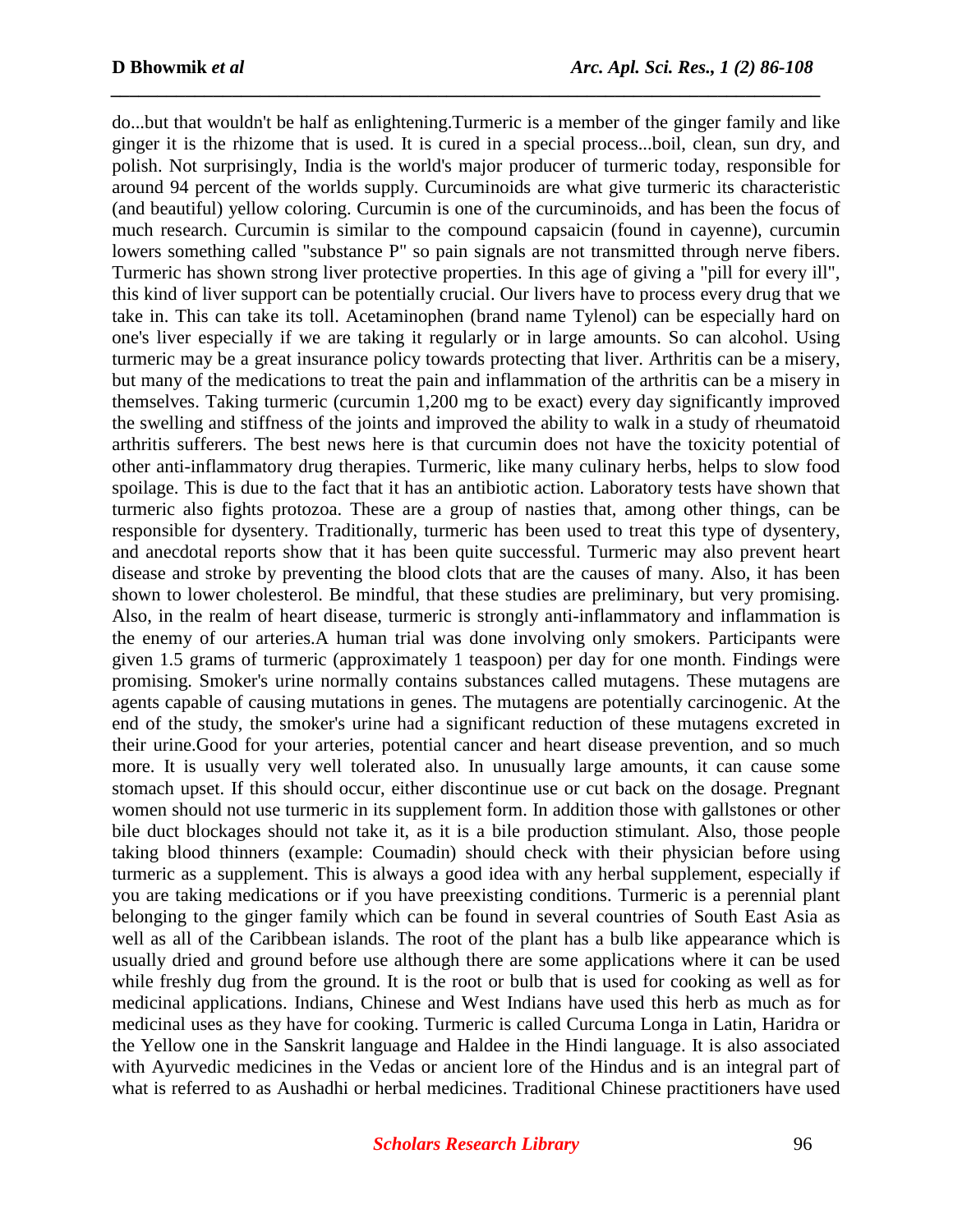turmeric medicinally for liver and gallbladder disorders, respiratory congestion, promotion of digestion and assimilation, improving blood circulation, regulating menses, and helping heal bruises and sprains. Based on these and many other traditional uses, researchers are now beginning to realize the importance of turmeric's anti-inflammatory, anti-oxidant, and anticarcinogenic actions and its liver-protective properties.

*\_\_\_\_\_\_\_\_\_\_\_\_\_\_\_\_\_\_\_\_\_\_\_\_\_\_\_\_\_\_\_\_\_\_\_\_\_\_\_\_\_\_\_\_\_\_\_\_\_\_\_\_\_\_\_\_\_\_\_\_\_\_\_\_\_\_\_\_\_\_\_\_\_\_\_\_*

#### *Characteristics*

Turmeric is a member of the ginger family, grown and commercially harvested in India, Asia, and other tropical countries. The thick, cured rhizomes contain protein, vitamins, minerals, carbohydrates, and yellowish orange volatile oils called curcuminoids that are responsible for the biological activity of turmeric.

#### *A Beneficial Derivative*

Curcumin is the principal curcuminoid derived from turmeric and is best known as an antiinflammatory. It is sometimes formulated with bromelain, a protein-digesting enzyme found in pineapple, to increase absorption and enhance its anti-inflammatory action. This combination should be taken on an empty stomach 20 minutes before meals or between meals.

In rheumatoid arthritis and osteoarthritis, animal and human studies have shown that curcumin is as effective in reducing inflammation and swelling, with fewer side effects, as hydrocortisone or phenylbutazone, a non-steroidal anti-inflammatory (NSAID) medication. The recommended dosage of curcumin for inflammatory conditions is 400 mg to 600 mg three times a day.

#### *Digging Deeper*

Curcumin is being studied in patients with mild to moderate Alzheimer's disease. An ongoing study is examining the safety, tolerability, and absorption of curcumin to determine its potential effect on cognition, behaviour, and daily function of Alzheimer's patients.

Researchers are also evaluating curcumin for its antiviral and antibacterial actions and as a preventive agent and treatment option for stomach ulcers, multiple sclerosis, atherosclerosis, and HIV/AIDS.

#### *Anticancer Agent*

Turmeric shows real promise as an anticancer agent due in part to its antioxidant activity. Several recent studies demonstrate that the frequent use of turmeric has been linked to lower rates of breast, colon, lung, and prostate cancer.

Laboratory tests conclude that curcumin may prevent the development of tumours and slow the spread of cancer cells. Currently, clinical trials are under way to assess the efficacy of curcumin in patients with advanced pancreatic cancer.

In addition, curcumin is often recommended to protect healthy cells from the harmful effects of radiation and chemotherapy, without reducing the effectiveness of these treatments.

### *Spice Up Your Veggies*

Prostate cancer is a leading cause of cancer in men with new cases being diagnosed every year. The good news is scientists at the State University of New Jersey recently tested curcumin and phenethyl isothiocyanate, a naturally occurring substance abundant in cruciferous vegetables, and found that this combination significantly reduced tumour growth and the cancer's ability to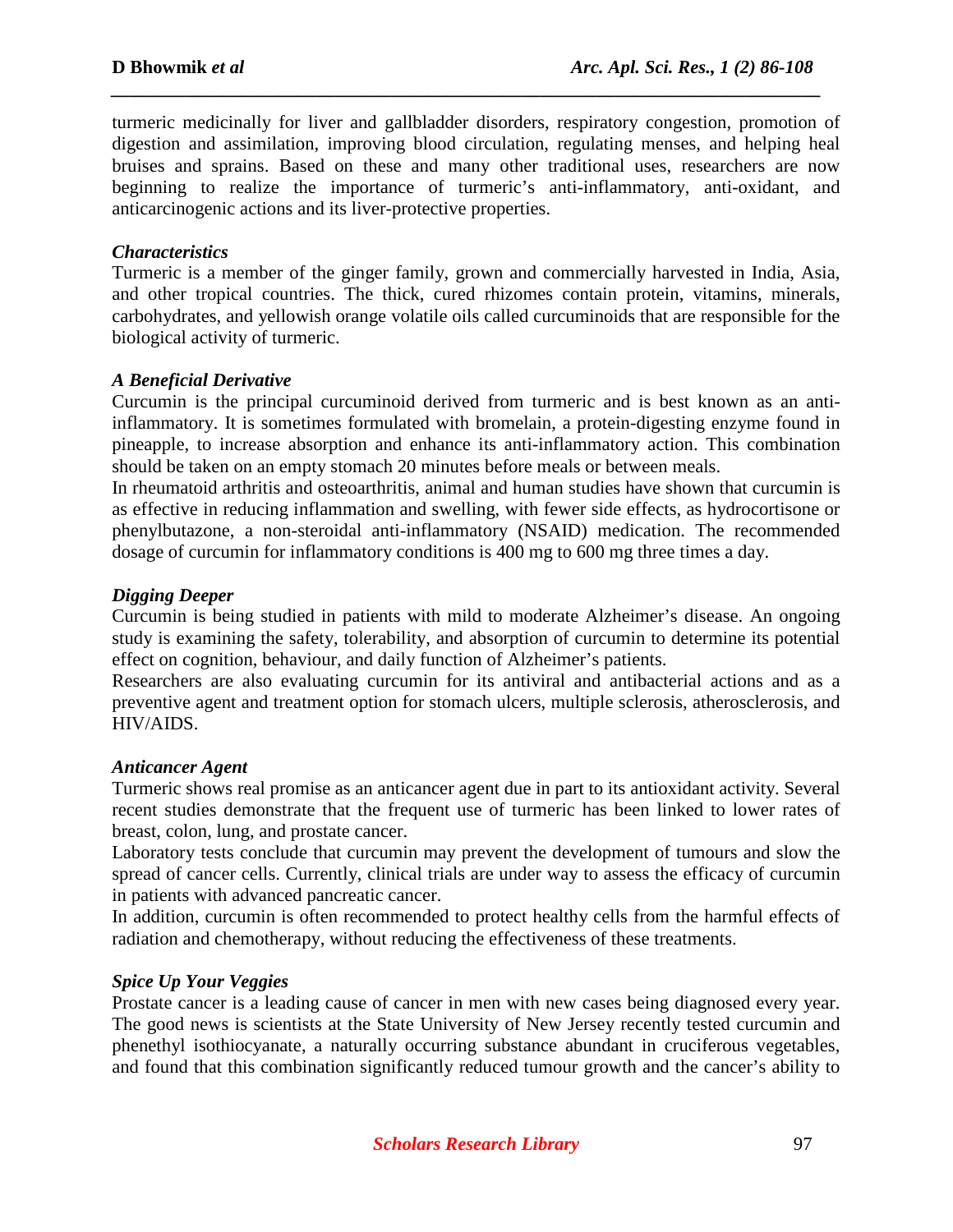metastasize in mice implanted with human prostate cancer cells. Best of all, cauliflower, broccoli, kale, turnips, and cabbage taste delicious when spiced with turmeric.

*\_\_\_\_\_\_\_\_\_\_\_\_\_\_\_\_\_\_\_\_\_\_\_\_\_\_\_\_\_\_\_\_\_\_\_\_\_\_\_\_\_\_\_\_\_\_\_\_\_\_\_\_\_\_\_\_\_\_\_\_\_\_\_\_\_\_\_\_\_\_\_\_\_\_\_\_*

#### *Further Dietary Assets*

Some of our best cholesterol fighters can be found right in our own kitchens, and turmeric is no exception. Studies show that curcumin can lower LDL levels of cholesterol, increase the beneficial HDL levels, and reduce the production of cholesterol gallstones.

Turmeric is also a potent liver herb. Many herbal practitioners believe that turmeric is comparable to milk thistle for treating hepatitis and improving liver function. Turmeric stimulates the liver's production of bile to help break down fats. It improves peristalsis, the rhythmic contractions that move food through the intestinal tract, and increases glutathione, a powerful substance present in the liver that helps detoxify and eliminate pesticides, heavy metals, and harmful chemicals.

Turmeric can be consumed often and generously in the diet, although prolonged use may cause stomach upset for some. It adds a mild, slightly bitter, peppery flavour and a golden yellow colour to curry dishes, rice, chicken, fish, vegetables, and lentils. Turmeric can also be taken as a tincture, in capsules, and as a powder blended in water or juice. The next time you are preparing your favorite meal, consider spicing it up with a healthy dose of turmeric.

In Unani medicine, turmeric has been used for conditions such as liver obstruction and jaundice and has been applied externally for ulcers and inflammation. Roasted turmeric has been used as an ingredient of a preparation used for dysentery. Turmeric has also been used in tooth powder or paste.

A hot water extract of the dried rhizome has been taken orally to slow lactation, to regulate fat metabolism, for diabetes, diarrhoea, liver diseases and has been taken as a tonic and to calm the stomach. The fresh juice taken regularly on an empty stomach has been used to prevent stomach disorders. A hot water extract of the dried rhizome is regarded as having an abortion promoting effect when taken orally or in the form of a pessary.

### *External applications*

Externally the dried rhizome has been applied to fresh wounds and to insect stings and to help the healing process in chickenpox and smallpox. Turmeric is also reported to give a good complexion to the skin and has been applied externally to remove hair and to act as a tonic, and to alleviate itching. Inhalation of turmeric smoke is reputed to relieve hiccups. In Ayurvedic medicine, turmeric is regarded as a readily available antiseptic for cuts, burns and bruises and as a remedy for stomach problems. In India, turmeric is being aded to every vegetable and pulses dish cooked in kitchen. It is a blood purifier. It heals the body from within when you have bruises or met with an accident. Termaric is a good dermatologic antibiotic used in india. Bacterial, fungal infections are prevented by the application of turmeric powder.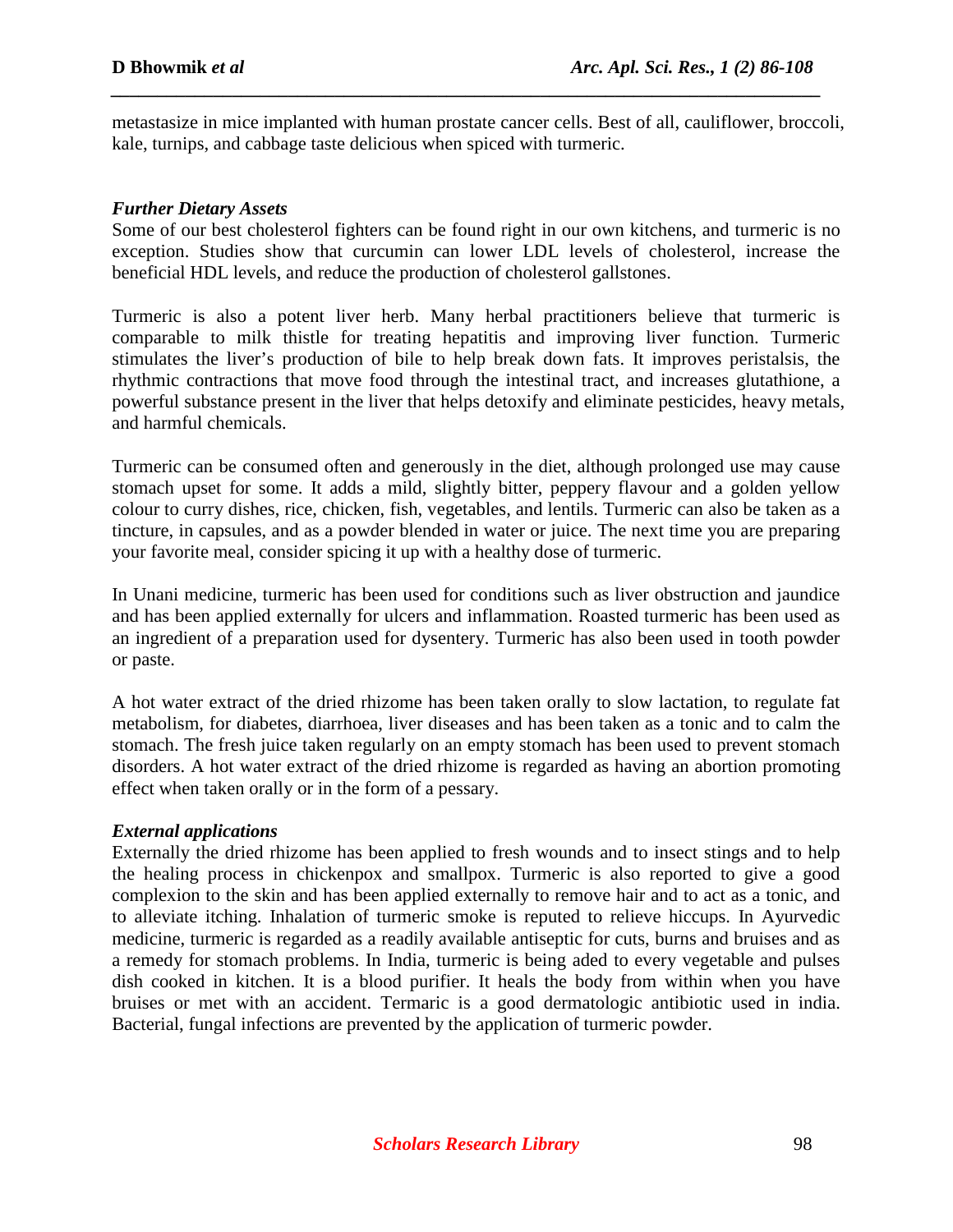### *Uses of Turmeric*

Since ancient times, turmeric has been used as a traditional medicine and for beauty care. In Ayurvedic system of Indian medicine, turmeric is an important herbal medicine prescribed for various diseases. In fact, turmeric is even used in modern times to plug radiator leaks in watercooled radiators.

*\_\_\_\_\_\_\_\_\_\_\_\_\_\_\_\_\_\_\_\_\_\_\_\_\_\_\_\_\_\_\_\_\_\_\_\_\_\_\_\_\_\_\_\_\_\_\_\_\_\_\_\_\_\_\_\_\_\_\_\_\_\_\_\_\_\_\_\_\_\_\_\_\_\_\_\_*

The various uses of turmeric are as follows :

### *Food Additive*

- > Turmeric is a mild aromatic stimulant used in the manufacture of curry powders.
- > Turmeric is used in products that are packaged to protect them from sunlight.
- > The oleoresin component of turmeric is used for oil-containing products.
- > The curcumin solution or curcumin powder dissolved in alcohol is used for water containing products.
- > Sometimes in pickles and mustard, turmeric is used to compensate for fading.
- > Turmeric is also used for coloring cheeses, salad dressings, margarine, yoghurts, cakes, biscuits, popcorn, cereals, sauces, etc.
- > Turmeric also forms a substitute for mustard in the cattle feed.

### *Medicinal*

- > Turmeric is used for treating digestive disorders.
- Raw Turmeric juice is used to treat hyper acidity and indigestion.
- > The juice of raw turmeric also acts as a blood purifier.
- > Curcumin an active component of turmeric, has anti-oxidant properties and so turmeric is used in alternative medicine.
- > Turmeric is used for cuts and burns as it is believed to have antiseptic effects and promotes healing.
- > Curcumin also has an anti-inflammatory effect by reducing histamine(hormone) levels.
- > The flouride present in turmeric is essential for teeth.
- > Turmeric also has a protective effect on the liver and also in atherosclerosis.

### *Cosmetics*

- > The juice of raw turmeric is applied to the skin as a paste, kept for around thirty minutes and then washed off. It adds glow to the skin.
- > It is an essential ingredient of the traditional bathing ritual of Indian marriages where it is applied along with sandal wood paste before the bath.
- > It is believed that regular bathing in water containing turmeric reduces growth of body hair.
- Regular turmeric use is said to make the skin fair, soft and smooth.
- > Turmeric is used for spots caused due to pigmentation or blotches and also for diseases like eczema.

### *As a tester for Acids and Alkalies*

Unglazed white paper is saturated with an alcoholic solution of curcumin. When dried, this paper is used for testing of alkalies, acids and boric acid.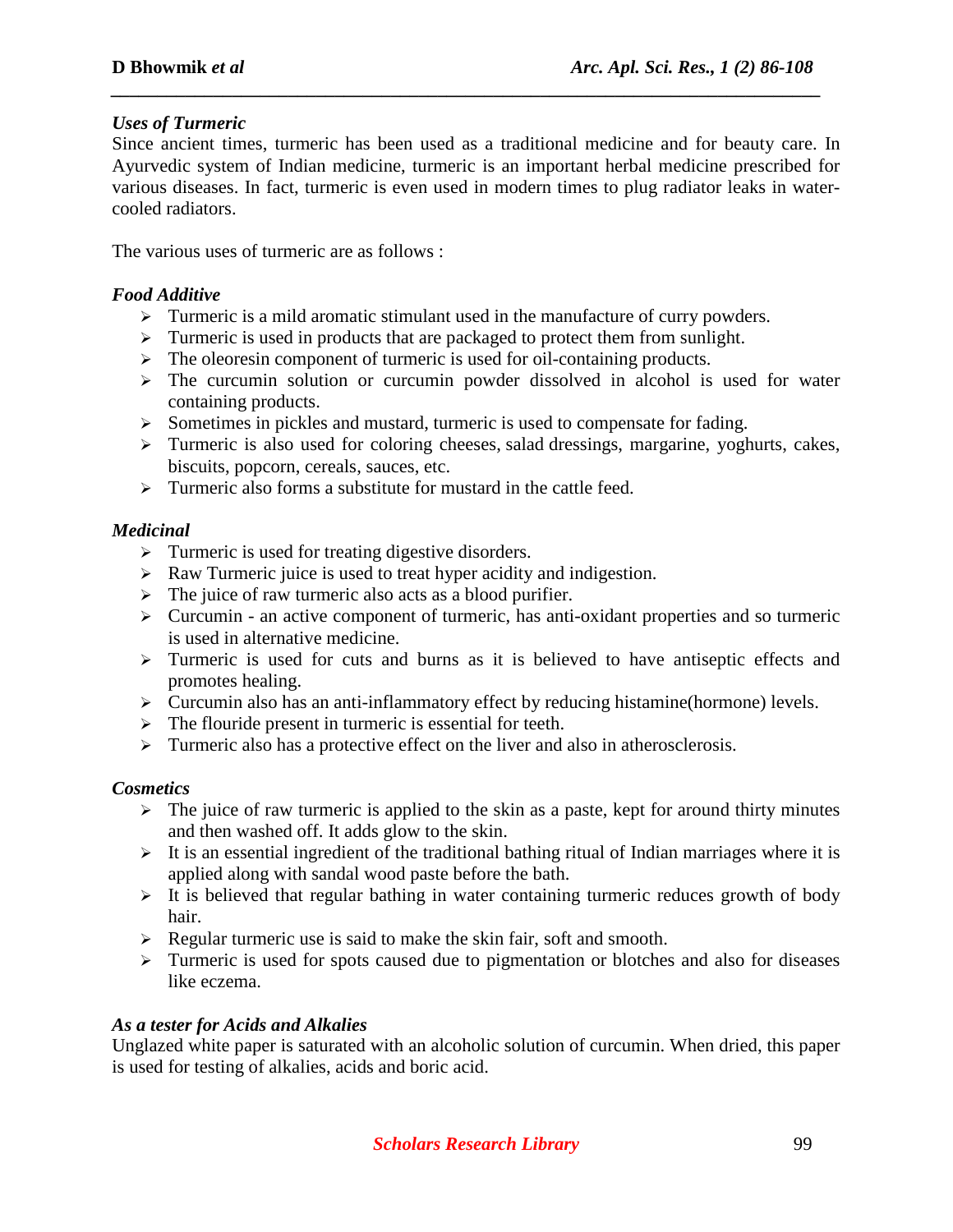• *Alkali and Acid Test* **:** The paper turns red-brown with alkalies. This color becomes violet upon drying and the original yellow color is restored with acids.

*\_\_\_\_\_\_\_\_\_\_\_\_\_\_\_\_\_\_\_\_\_\_\_\_\_\_\_\_\_\_\_\_\_\_\_\_\_\_\_\_\_\_\_\_\_\_\_\_\_\_\_\_\_\_\_\_\_\_\_\_\_\_\_\_\_\_\_\_\_\_\_\_\_\_\_\_*

• *Boric Acid Test* : When the paper is dipped into a solution of boric acid, it turns orangered. The color remains so even when it is moistened with free mineral acid. Paper that has been turned to orange by boric acid will assume a blue color when it is moistened with diluted alkali.

### *Miscellaneous Uses*

- Ayurveda states that turmeric is poisonous for crocodiles. So anyone swimming in crocodile infested waters should apply turmeric paste to protect himself.
- > Turmeric is also believed to ward off snakes and the presence of turmeric plants around the house acts as a barrier for them.
- > The turmeric paste is used in Indian medicine for snakebites.
- > The leaves of turmeric are said to act as mosquito repellents.
- > Turmeric is used as a coloring agent for filter paper used in scientific tests.
- > It has been recently discovered that in water cooled type of radiators, a spoonful of turmeric added to the water, plugs any leaks.

### *Use of Turmeric for Medicinal Purposes*

Even though the turmeric herb has been around for thousands of years, in recent years attention has been brought to this herb for it's medicinal properties. Many state that it has antiseptic qualities and has been taken orally or applied to a wound when it's raw. Traditionally turmeric was used quite often to help prevent infection. When taken orally, it has been used to treat numerous infections, such as various stomach ailments. All of these traditional methods of treatment have been proven to be helpful in most cases. The healing properties are said to come from the rhizomes found in the herb, which is called curcumin.

### *Turmeric to Help with Pain and Reduce Inflammation*

Some of us are interested in how to use turmeric to reduce inflammation and help with pain. There are many popular options in order to increase the amount of turmeric that your body gets. This should be done slowly over time. Some studies show how to use turmeric is to begin with  $\frac{1}{4}$ teaspoon and working up to 1 teaspoon over the period of a month. This can be done by sprinkling the powder in soups, adding it to your food while cooking dinner, or adding it to scrambled eggs, or sprinkled over salads. Studies also show that adding a dash of cayenne pepper along with the turmeric can possibly make it even more effective. Turmeric is believed to also serve as an anti-inflammatory within the digestive tract. Some people have reported that their food digests better, plus some reports have shown that adding a little extra turmeric to your diet after over indulging can help with digestion and the bloated feeling.

### *How to Take Turmeric*

While there are many methods on how to use turmeric, one thing is clear, it appears to have many health benefits, including its antioxidant and anti-inflammatory properties. Many find that rather than trying to add turmeric to their diet by various methods, that it's much easier to take a multi-vitamin supplement. Taking a multi-vitamin supplement that includes not only turmeric, but also other herbal extracts, which provide for overall optimum health.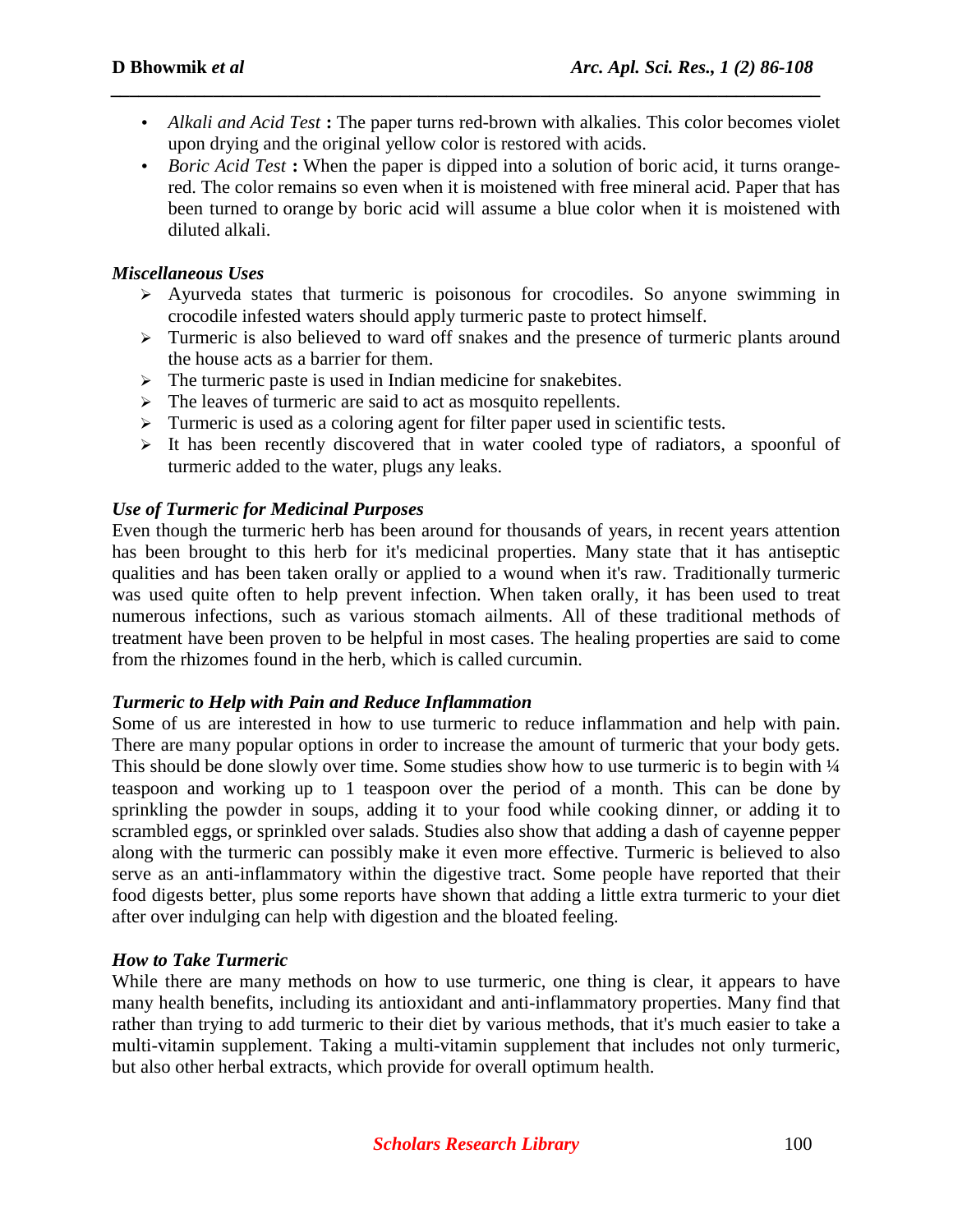### *Plant Description:*

A relative of ginger, turmeric is a perennial plant that grows 5 - 6 feet high in the tropical regions of Southern Asia, with trumpet-shaped, dull yellow flowers. Its roots are bulbs that also produce rhizomes, which then produce stems and roots for new plants. Turmeric is fragrant and has a bitter, somewhat sharp taste. Although it grows in many tropical locations, the majority of turmeric is grown in India, where it is used as a main ingredient in curry.

*\_\_\_\_\_\_\_\_\_\_\_\_\_\_\_\_\_\_\_\_\_\_\_\_\_\_\_\_\_\_\_\_\_\_\_\_\_\_\_\_\_\_\_\_\_\_\_\_\_\_\_\_\_\_\_\_\_\_\_\_\_\_\_\_\_\_\_\_\_\_\_\_\_\_\_\_*

#### *Parts Used:*

The roots, or rhizomes and bulbs, are used in medicinal and food preparations. They are generally boiled and then dried, turning into the familiar yellow powder. Curcumin, the active ingredient, has antioxidant properties, which some claim may be as strong as vitamins C and E. Other substances in this herb have antioxidant properties as well.

#### *Available Forms:*

Turmeric is available in the following forms:

- Capsules containing powder
- Fluid extract
- Tincture

Because bromelain increases the absorption and anti-inflammatory effects of curcumin, it is often combined with turmeric products.

### *How to Take It:*

#### *Pediatric*

There is no recommended dosage for children. Consider adjusting the recommended adult dose to account for the child's weight. Most herbal dosages for adults are calculated on the basis of a 150 lb (70 kg) adult. Therefore, if the child weighs 50 lb (20 - 25 kg), the appropriate dose of turmeric for this child would be 1/3 of the adult dosage.

### *Adult*

The following are doses recommended for adults:

- Cut root:  $1.5 3$  g per day
- Dried, powdered root: 1 3 g per day
- Standardized powder (curcumin): 400 600 mg, 3 times per day
- Fluid extract  $(1:1)$  30 90 drops a day
- Tincture  $(1:2): 15 30$  drops, 4 times per day

#### *Precautions:*

The use of herbs is a time-honored approach to strengthening the body and treating disease. Herbs, however, can trigger side effects and may interact with other herbs, supplements, or medications. For these reasons, herbs should be taken with care, under the supervision of a health care provider.The amounts of turmeric found in foods are considered safe.Turmeric and curcumin are considered safe when taken at the recommended doses. However, taking large amounts of turmeric for long periods of time may produce stomach upset and, in extreme cases, ulcers. People who have gallstones or obstruction of the bile passages should talk to their doctor before taking turmeric.If you have diabetes, talk to your doctor before taking turmeric supplements. Turmeric may lower blood sugar levels, and when combined with medications for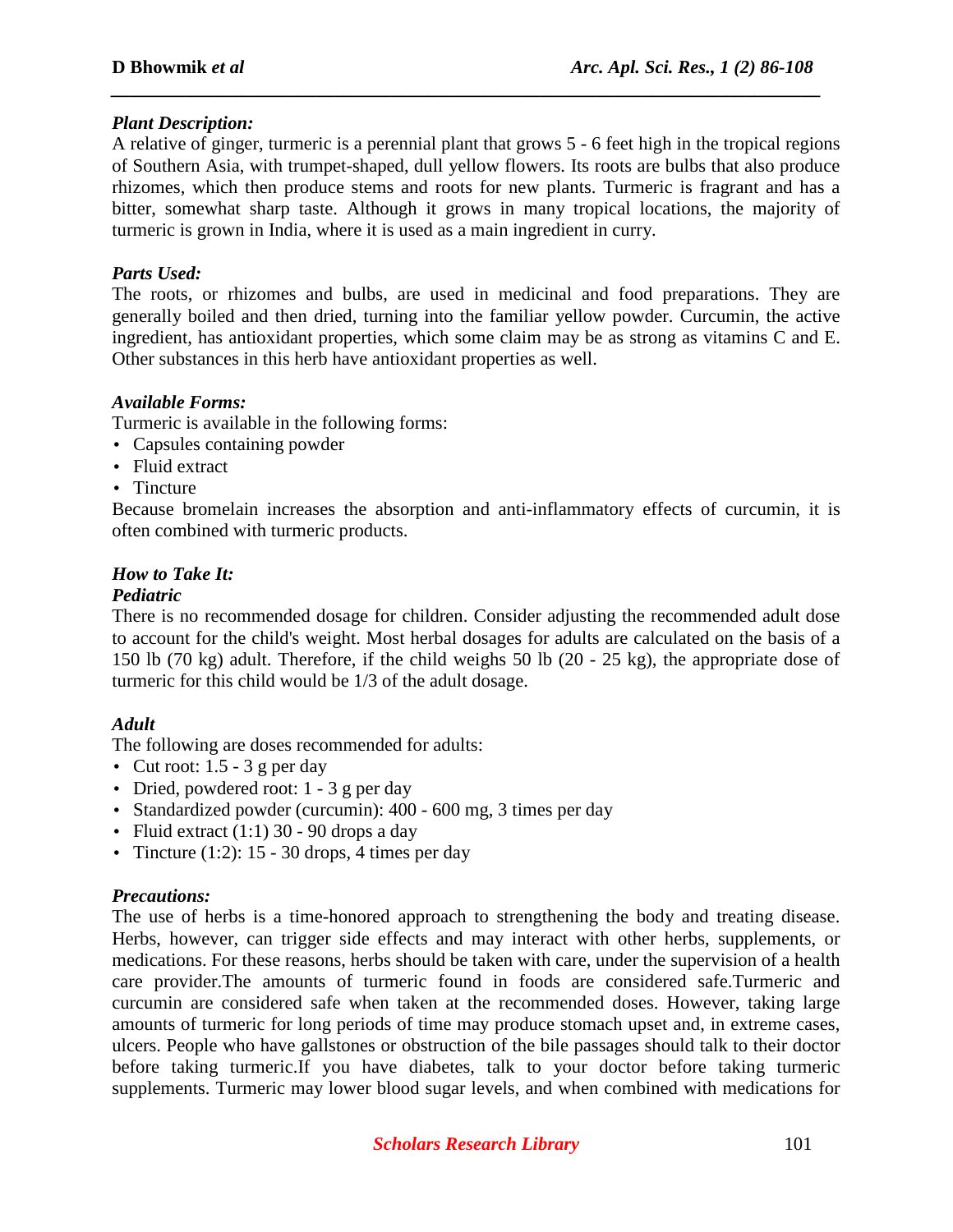diabetes could cause hypoglycemia (low blood sugar).Although it is safe to eat foods containing turmeric, pregnant and breastfeeding women should not take turmeric supplements.

*\_\_\_\_\_\_\_\_\_\_\_\_\_\_\_\_\_\_\_\_\_\_\_\_\_\_\_\_\_\_\_\_\_\_\_\_\_\_\_\_\_\_\_\_\_\_\_\_\_\_\_\_\_\_\_\_\_\_\_\_\_\_\_\_\_\_\_\_\_\_\_\_\_\_\_\_*

### *Possible Interactions:*

If you are currently being treated with any of the following medications, you should not use turmeric or curcumin in medicinal forms without first talking to your health care provider.

*Antiplatelet and anticoagulant drugs (blood-thinners)* -- Turmeric may affect the blood's ability to clot, and could interfere with any blood-thinning drugs you are taking, including:

- Warfarin (Coumadin)
- Clopidogrel (Plavix)
- Aspirin

*Drugs that reduce stomach acid* -- Turmeric may interfere with the action of these drugs, increasing the production of stomach acid:

- Cimetidine (Tagamet)
- Famotidine (Pepcid)
- Ranitidine (Zantac)
- Esomeprazole (Nexium)
- Omeprazole
- Lansoprazole (Prevacid)

*Drugs for diabetes (that lower blood sugar)* -- Turmeric may increase the effects of these drugs, increasing the risk of hypoglycemia (low blood sugar).

### *Cosmetic use of Turmeric*

Turmeric is widely used in cosmetics. In India brides (and even grooms) are smeared with turmeric at the wedding eve. It not only brings a golden glow to the skin but also keeps skin healthy and beautiful by reducing inflammation, smoothening and treating and preventing skin ailments like pimples rashes, acne, blackheads and blemishes. A whole range of creams, lotions, pace packs etc. are also including turmeric as an ingredient.

### *The Wonderful Medicinal Properties of Turmeric*

Modern research on turmeric has revealed many of its wonderful healing properties. Its efficacy in fighting cancer, arthritis, diabetes, heart disease, osteoporosis, Alzheimer's disease, dementia, chronic inflammation has made drug companies try and come up with compounds that could mimic the actions of turmeric. No wonder along with neem, turmeric was involved in a patent dispute for its medicinal properties. The University of Mississippi Medical Center 1995 was awarded U.S. patent on turmeric, specifically for "use of turmeric in wound healing", which was later revoked after a complaint filed by Indian Council for Science and Industrial Research.

Turmeric is used in Siddha and Ayurveda herbal preparations to cure various inflammations, fevers, arthritis etc. In India turmeric is considered a symbol of prosperity, fertility and purity. It is a cleansing herb.

### *Turmeric Tit Bits*

Turmeric has been regarded as a purifier by ayurvedic healers. Well known for its healing properties, remedies made of turmeric are used in treating digestive disorders, strengthening of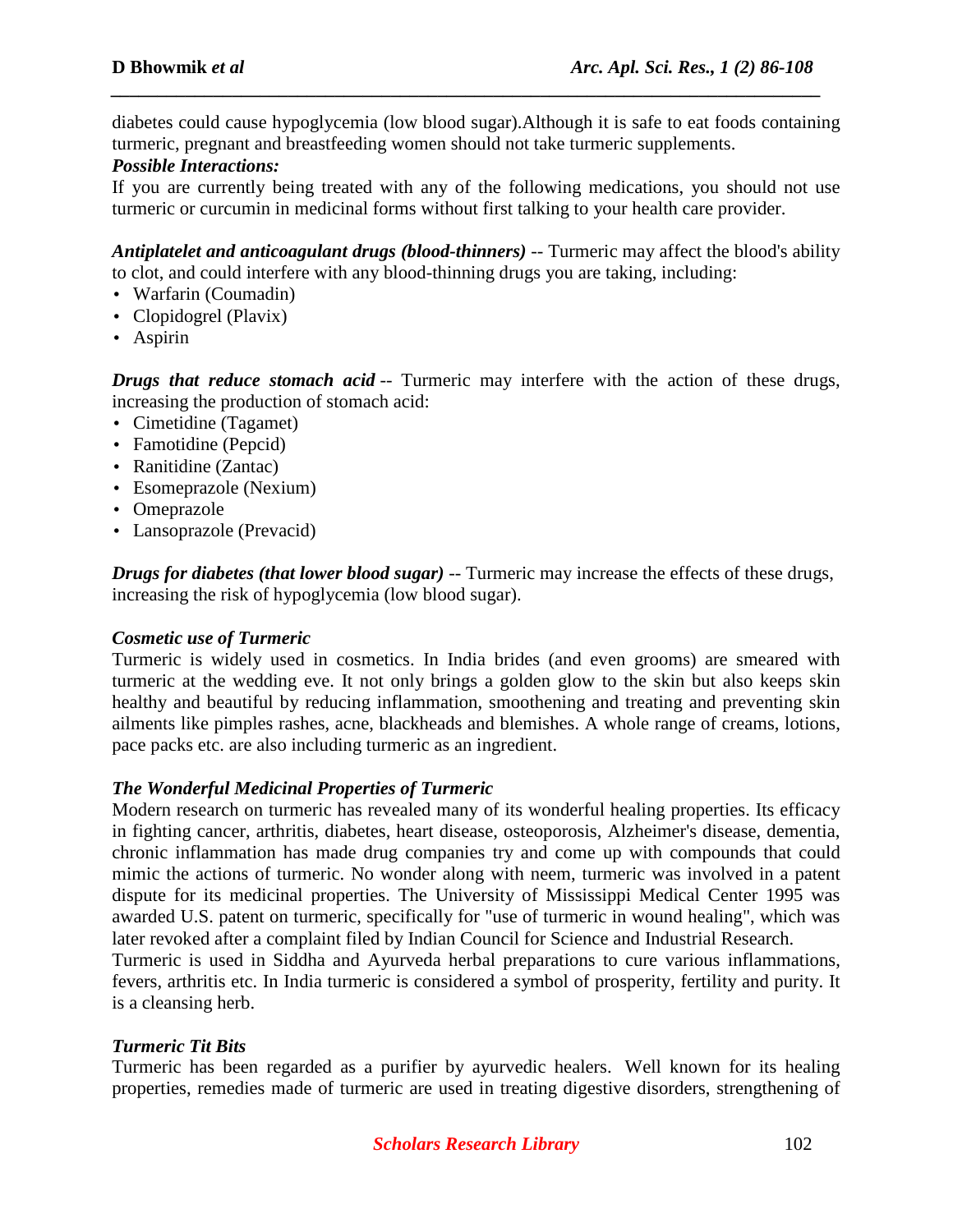liver, enhancing complexion, and nourishing body tissues. The main phytochemical compound of turmeric is curcumin which is a powerful antioxidant useful in fighting cancer. Curcumin is found to prevent formation of plaque, reduce inflammation and thereby used in treating Alzheimer's disease, dementia etc. Turmeric is found to be very effective in treating allergies. Sneezing, runny nose, sinus congestion are some of the symptoms of allergies. For this take a spoonful of turmeric in a glass of water. The symptoms are found to vanish within a couple of days. Turmeric is found to thin blood, and so people who take blood thinners should exercise caution when taking turmeric.External application of turmeric paste is effective in reducing swelling and inflammation, rapid healing of wounds, and treating acne. A paste made of turmeric and neem leaves is applied in affected areas to treat ringworm, itching, and eczema. It can be used after surgery to reduce pain, inflammation and accelerate healing.Research is still underway to prove scientifically what the Indians knew for centuries, that turmeric is one of the most powerful herb on this planet.

*\_\_\_\_\_\_\_\_\_\_\_\_\_\_\_\_\_\_\_\_\_\_\_\_\_\_\_\_\_\_\_\_\_\_\_\_\_\_\_\_\_\_\_\_\_\_\_\_\_\_\_\_\_\_\_\_\_\_\_\_\_\_\_\_\_\_\_\_\_\_\_\_\_\_\_\_*

### *Pharmacology:*

Turmeric is known to have many medicinal properties. It has been seen that throughout the centuries, turmeric has been used in various beauty treatments. Turmeric is said to contain certain components that help in accentuating one's skin color. No wonder – all the innumerous fairness cream advertisements that we get to see boast of containing turmeric. The best part about turmeric is that it is inexpensive effective. As per Indian rituals, the bride is smeared with turmeric paste on the day of the marriage as it is believed that turmeric is good for skin. It even enhances skin tone and gets rid of blemishes as well as acne. Experts claim that you should have chopped turmeric in empty stomach. This is said to cleanse the blood and purify you from within. As a result, you get blessed with a glowing fair skin. Most fairness and beauty creams claim of being made with turmeric paste.Turmeric paste is supposed to have certain antiseptic features. For ages, it is believed that turmeric paste helps for healing wounds and scratches. In fact, there are many band-aids that have turmeric paste on them now a days. Applying turmeric paste on burns or wounds soothes the skin and helps it to heal faster. Turmeric paste when mixed with neem and applied on the face is an excellent facemask. To get the best results, you will need to keep this mask for a span of 30 minutes and then rinse off with rose water.

One needs to be extra careful while taking off turmeric mask. Turmeric is known to leave a yellow stain on the skin very easily. Ensure that you wash your face a number of times after applying this facemask.Try using turmeric in your daily beauty regime and notice a glowing and brighter skin.

#### *Application of turmeric in dental problem Dental problems*

Turmeric can be used in following ways offer relief from dental problems:

- Rinsing the mouth with turmeric water (boil 5 g of turmeric powder, two cloves, and two dried leaves of guava in 200 g water) gives instant relief.
- Massaging the aching teeth with roasted, ground turmeric eliminates pain and swelling.
- Applying the powder of burnt turmeric pieces and bishop's weed seed on teeth and cleaning them makes the gums and teeth strong.
- Applying a paste made from 1 tsp of turmeric with  $\frac{1}{2}$  tsp of salt and  $\frac{1}{2}$  tsp of mustard oil provides relief from gingivitis and periodontitis. Rub the teeth and gums with this paste twice daily.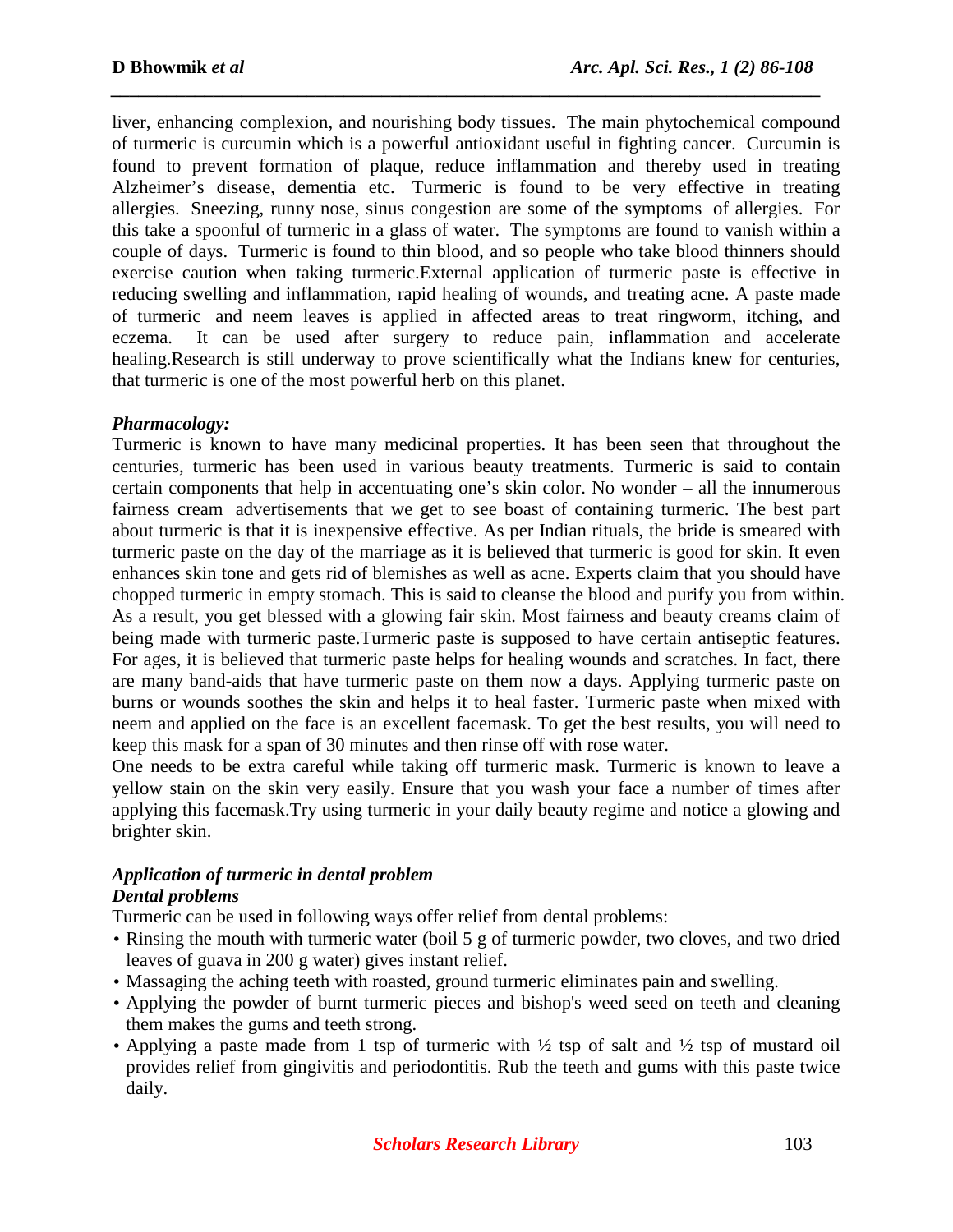### *Pit and fissure sealant*

It has been found that tinted pit and fissure sealant is useful for applying to tooth surfaces for the prevention or reduction of dental caries. This sealant can be produced from a composition comprising a polymerizable resin system containing acrylic monomer and at least one colorant selected from the group consisting of Annatto extract, turmeric extract, and β-Apo-8'-Carotenal.

*\_\_\_\_\_\_\_\_\_\_\_\_\_\_\_\_\_\_\_\_\_\_\_\_\_\_\_\_\_\_\_\_\_\_\_\_\_\_\_\_\_\_\_\_\_\_\_\_\_\_\_\_\_\_\_\_\_\_\_\_\_\_\_\_\_\_\_\_\_\_\_\_\_\_\_\_*

#### *Dental-plaque detection system*

Caries or periodontal diseases are thought to be infectious diseases caused by bacteria present in dental plaques and it is known that the removal of dental plaques is highly important for the health of oral cavities. However, dental plaques are not easy to identify by the naked eye and it is difficult to confirm their attachment site and extent precisely. Accordingly, dental plaques are generally stained with dental-plaque staining agents, which contain dyes, to reveal their locations in order to uncover the attached dental plaques.The dental-plaque detection system includes a dental-plaque staining agent, which contains at least one selected from the yellow pigment of beni-koji, turmeric extracts, and curcumin; and a light-emitting apparatus, which outputs light having a wavelength within a range of 250 to 500 nm to an object in the oral cavity where the dental-plaque staining agent is attached. A yellow pigment of beni-koji and turmeric are known as staining agents also used for other purposes.

#### *Side Effects of Turmeric*

The use of herbs is a time-honored approach to strengthening the body and treating disease. Herbs, however, contain active substances that can trigger side effects and interact with other herbs, supplements, or medications. For these reasons, herbs should be taken with care, under the supervision of a practitioner knowledgeable in the field of botanical medicine. While pregnant women needn't avoid foods containing turmeric, its use as a medicinal herb is not recommended during pregnancy because the effects are not fully known.

#### *Dosage*

Turmeric extracts standardized at 90 to 95% curcumin can be taken in the amount of 250 to 500 mg three times per day. Tincture, 0.5-1.5 ml three times per day, is sometimes recommended.

### *Toxicology*

No reports of toxicity have been reported following the ingestion of turmeric. No change in weight was observed following chronic treatment, although changes in heart and lung weights were observed; a decrease in white and red blood cell levels were observed. Although a gain in weight of sexual organs and an increase in sperm motility was observed, no spermatotoxic effects were found.

### *Turmeric and Modern Research*

Continuing research on the health and medical benefits of turmeric show its healing properties are more far-reaching than researchers first thought. Scientists discovered that turmeric has natural phenolic compounds which provide a multitude of antioxidant properties. These antioxidant properties are called curcuminoids. Beginning in the mid 1970s and continuing to this day, the medical use of curcuminoid compounds is being studied in clinical and laboratory research. The results of these studies show the importance of the rhizome, or fleshy rootstock, of the turmeric plant and its current and possible future effect on modern medicine. Turmeric is the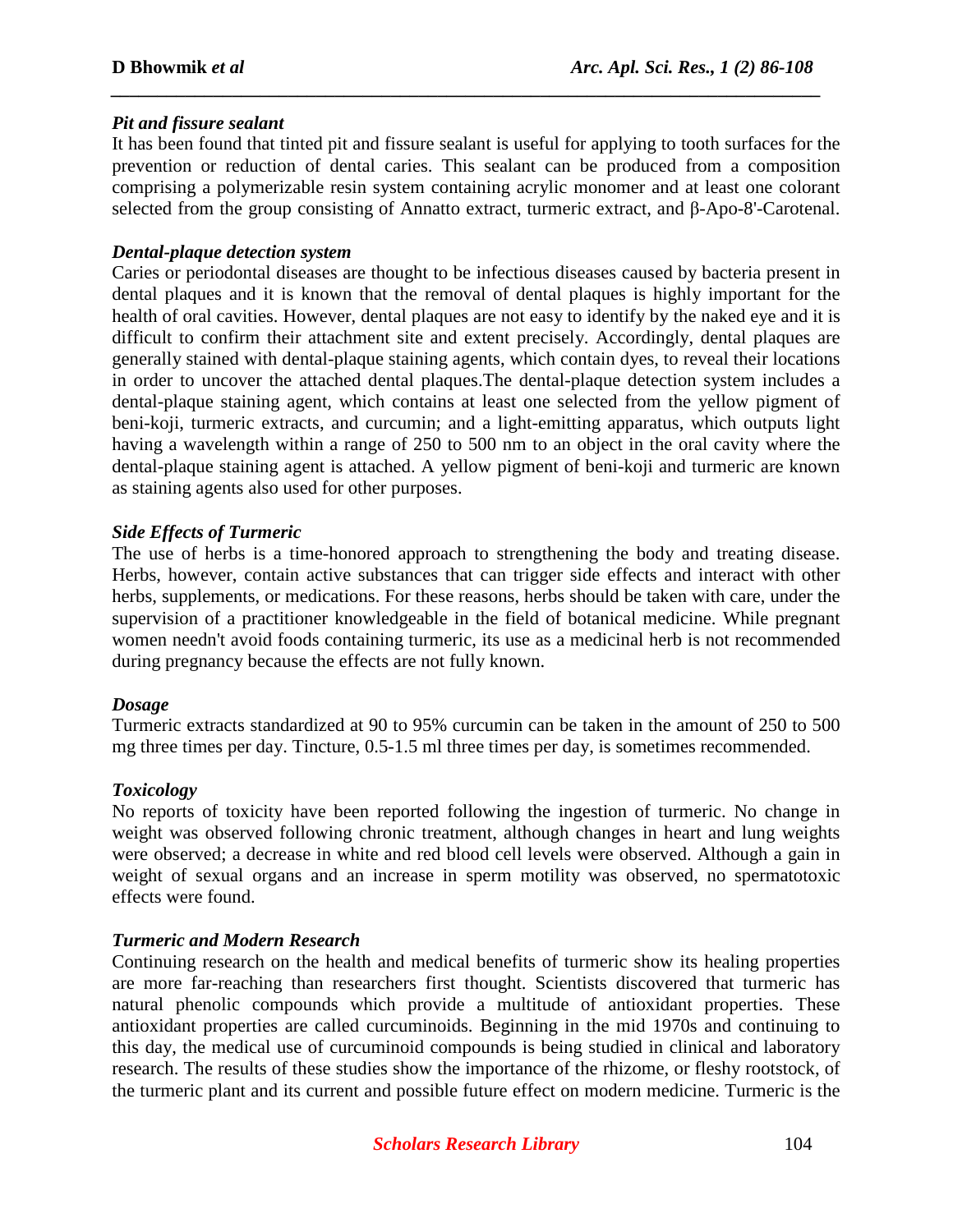root (or rhizome) of the Asian plant, *Curcuma longa* or C. *domestica* (red valerian, haldi, jiang huang). When the roots are ground up, they yield a yellowish powder that resembles saffron; it is sometimes referred to as Indian saffron. Turmeric is used as a curry component and as a spice in Indian cooking, and can be used as a dye. Turmeric and its major component, curcumin, are both used as phytomedicines.

*\_\_\_\_\_\_\_\_\_\_\_\_\_\_\_\_\_\_\_\_\_\_\_\_\_\_\_\_\_\_\_\_\_\_\_\_\_\_\_\_\_\_\_\_\_\_\_\_\_\_\_\_\_\_\_\_\_\_\_\_\_\_\_\_\_\_\_\_\_\_\_\_\_\_\_\_*

### *Potential Uses of Turmeric*

There are many other uses of turmeric. Turmeric:

- 1. Improves the ability of the liver to remove toxic chemicals taken into the body.
- 2. Stops the oxidation of the body's cholesterol which is the leading cause of diabetic heart disease and atherosclerosis
- 3. Provides a natural source of vitamin B6 which keeps homocysteine levels low protecting the walls of the blood vessels
- 4. Lowers cholesterol
- 5. Provides protection from neurodegenerative diseases including Alzheimer's
- 6. Aids in the treatment of cystic fibrosis
- 7. Treats digestive Disorders
- 8. Reduces inflammation of the middle layer of the eye
- 9. Treats liver disease including cirrhosis, hepatitis, jaundice and enlarged hepatic ducts
- 10. Relieves the pain of osteoarthritis
- 11. Relieves menstrual cramp pain
- 12. Heals bacterial infections
- 13. Improves skin conditions and diseases including psoriasis
- 14. Defends or potentially defends against HIV

#### *Clinical trials in turmeric*

Clinical trials have been primarily published in local journals from Asian countries. There have been no clinical studies on turmeric or curcumin from Europe or North America. Inflammation and Arthritis-In a randomized, double-blind, crossover trial from India, of 6-month duration and conducted on 42 patients with osteoarthrits, Articulin-F, an herbal mixture containing turmeric (plus ashwagandha, frankincense, and zinc) improved pain and disability scores compared to placebo. Although the results were statistically significant, the individual effect of turmeric was not evaluated and the dose of turmeric (300 mg/day) was relatively small. A "preliminary" double-blind RCT on 18 patients with rheumatoid arthritis suggested curcumin 400 mg ti.d. was as effective as phenylbutazone 100 mg t.i.d.; however, upon analyses of the results, phenylbutazone appeared more effective, and there was no adequate placebo control.Other Indications-An open study on patients with chronic anterior uveitis evaluated 53 patients, with 21 lost to follow-up. Eighteen patients with a weak reaction to purified protein derivative (PPD) received 375 mg t.i.d. of turmeric alone for 12 weeks, versus 12 patients with a strong PPD reaction who received turmeric combined with antitubercular drugs for 1 year. The 18 patients receiving turmeric alone all improved within the initial 12 weeks, compared to 86% of the combined treatment group. After 3 years of follow-up, there was a higher recurrence rate in the turmeric group (55%) than the combination treatment group (36%), with similar rates of vision loss. The authors suggest that turmeric may be beneficial in treating chronic anterior uveitis, but the results of this non-blinded and poorly controlled study are difficult to interpretSmall uncontrolled studies in India and China have reported potential effects of turmeric or curcumin in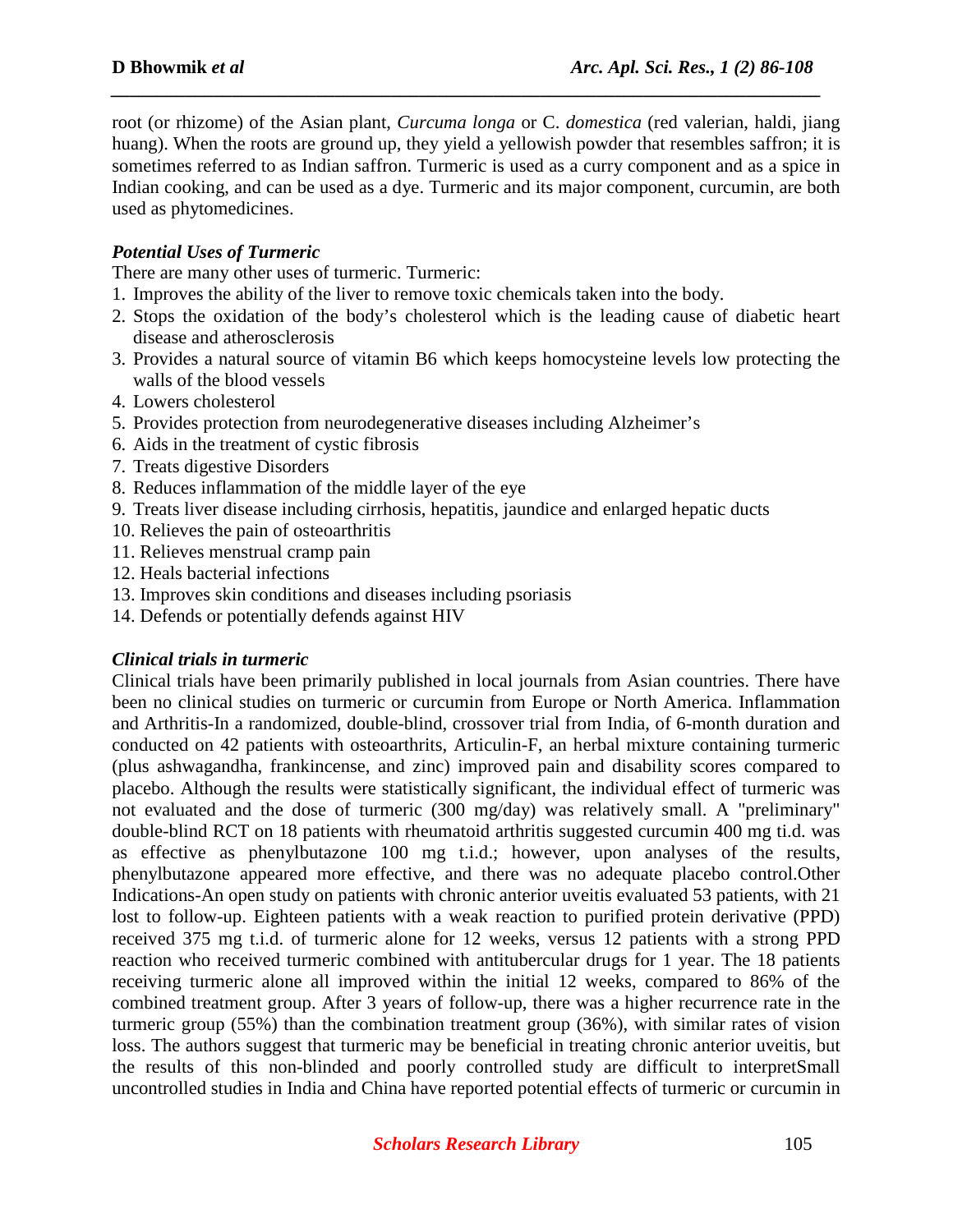lowering serum cholesterol In an open study of 45 patients that assessed cholesterol as a secondary endpoint over 4 weeks, triglycerides were reduced, but total cholesterol was unaffected. An uncontrolled pilot study in India involving 814 patients reported that a paste of turmeric combined with neem was beneficial to treat scabies.

*\_\_\_\_\_\_\_\_\_\_\_\_\_\_\_\_\_\_\_\_\_\_\_\_\_\_\_\_\_\_\_\_\_\_\_\_\_\_\_\_\_\_\_\_\_\_\_\_\_\_\_\_\_\_\_\_\_\_\_\_\_\_\_\_\_\_\_\_\_\_\_\_\_\_\_\_*

### **Adverse Effects**

Encapsulated turmeric or curcumin administered in the clinical trials was well tolerated; side effects were qenerally similar to placebo. In one trial of patients with duodenal ulcers, a burning sensation was reported twice as often in Ihe turmeric group than in the placebo group (13% and 7%, respectively). There are rare cases of allergic contact dermatitis reported.

### **Side Effects and Interactions:**

Turmeric has anti platelet effects *in vitro,* which could have an additive effect with anticoagulants or antiplatelet drugs. However, antiplatelet effects have not been demonstrated in *vivo,* and no adverse effects or interactions have been reported in the clinical trials or from individual cases.

### *Cautions:*

The safety of the herb (especially the turmeric extract, curcumin) in pregnancy and during breast feeding has not been determined. Its choleretic effect may, in theory, cause an increase in symptoms in patients with gallbladder or biliary disease, but this has not been reported in humans, and the effect is unlikely.

### *Preparations & Doses:*

Turmeric is used in foods, and is readily available as powders or capsules. Various extracts containing curcumin are available in liquid form or in proprietary mixtures. In the clinical trials, turmeric root or powder preparations were administered in a dose of 1-6 g/day, typically divided three times daily, whereas doses of about 400 mg t.i.d. of curcumin were used. Quality turmeric products are allegedly standardized to contain not less than 3% curcumin, and not less than 3% volatile oils. Much larger amounts of curcumin can be administered than turmeric; the usual dose of 1200 mg/day of curcumin is equal to about 40 g/day of turmeric (containing 3% curcumin). A heaping teaspoon of powdered turmeric is about 4 g.

| Nutrient Values of Turmeric per 100g |                               |                     |                                  |                                       |
|--------------------------------------|-------------------------------|---------------------|----------------------------------|---------------------------------------|
| Calories                             | <b>Energy Value</b>           | <b>Total Fat</b>    | Carbohydrates                    | Protein                               |
| 354kcal                              | 1481ki                        | 9.88 <sub>mg</sub>  | 65g                              | 8g                                    |
| Dietary Fiber                        | Sugars                        | Sodium              | Zinc                             | Potassium                             |
| 21g                                  | 3g                            | 38mg                | 4.35mg                           | 2525mg                                |
| Vitamin C                            | Magnesium                     | Copper              | Calcium                          | Iron                                  |
| 25.9mg                               | 193mg                         | 0.603mg             | 183mg                            | 41.42mg                               |
| Vitamin E<br>3.1mg                   | Vit. B3<br>(Niacin)<br>5.14mg | Vitamin B6<br>1.8mg | Vit. B1<br>(Thiamine)<br>0.152mg | $V$ it. B2<br>(Riboflavin)<br>0.233mg |

### **Nutrient Values of Turmeric**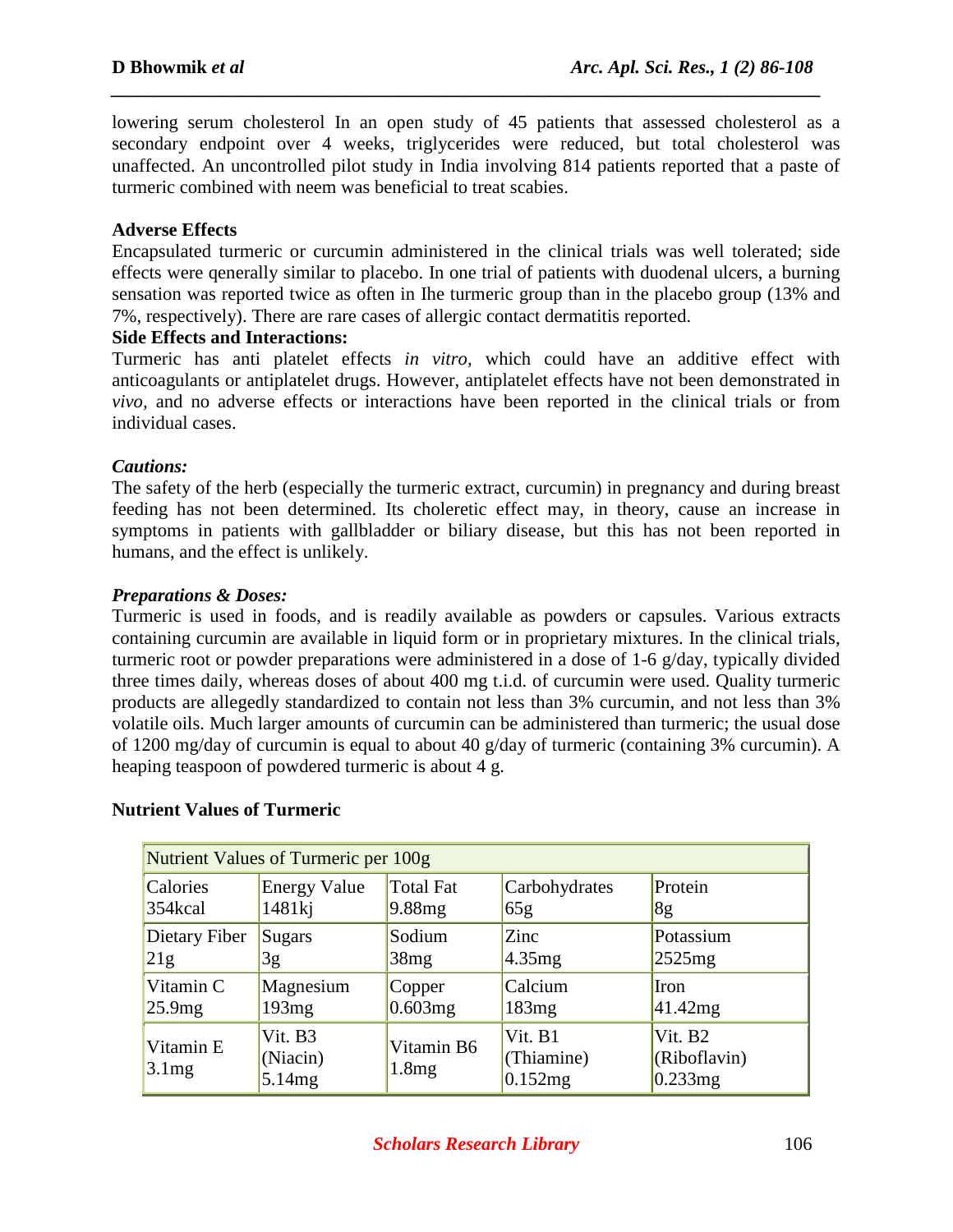# **Conclusion**

Turmeric has been traditionally recognized in India as a flavorful, colorful condiment, and as an Ayurvedic medicine to improve appetite, act as a carminative, and treat gallstones and other biliary problems, as well as dyspepsia. It is a traditional remedy in India, China, and other Southeast Asian countries to treat asthma and colds, and is applied as an ointment, paste, or poultice for scabies, boils, bruises, insect bites, and other skin lesions. Turmeric is given orally for many other conditions, including menstrual problems, pain, epilepsy, respiratory tract infections, bleeding, diarrhea, jaundice, and rheumatic disorders. More recently, it has gained a reputation as an anti-inflammatory agent, a treatment for hypercholesterolemia, an antioxidant, and a cancer preventative, and is claimed to prevent cardiovascular and other degenerative changes of aging. Claims also are made for its value in allergy, AIDS, cataracts, and other diseases. Curcumin is added to foods such as butter and margarine to prevent oxidation and to improve the color. Turmeric is a valued spicy condiment that has been traditionally used to improve digestion and to treat dyspepsia and inflammatory disorders. Turmeric and its major component, curcumin, are also promoted as antioxidants; cancer, HIV, and hypercholesterolemia treatments; and cardiovascular disease preventatives. However, controlled clinical trials are either lacking for these indications or have not shown convincingly positive results. A clinical benefit has not been demonstrated for peptic ulcer disease, and one study was inconclusive for dyspepsia. Controlled trials for arthritis and inflammation also do not adequately demonstrate beneficial effects. Other uses have not been evaluated in controlled clinical trials.

*\_\_\_\_\_\_\_\_\_\_\_\_\_\_\_\_\_\_\_\_\_\_\_\_\_\_\_\_\_\_\_\_\_\_\_\_\_\_\_\_\_\_\_\_\_\_\_\_\_\_\_\_\_\_\_\_\_\_\_\_\_\_\_\_\_\_\_\_\_\_\_\_\_\_\_\_*

# **References**

- [1] Ammon HPT, Wahl MA. *Planta Medica.* **1991**;57:1-7.
- [2] Arbiser JL, Klauber N, Rohan R, et al. *Mol Med.***1998;**4(6):376-383.
- [3] Asai A, Miyazawa T. *J Nutr*. **2001**;131(11):2932-2935.
- [4] Blumenthal M, Goldberg A, Brinckmann J. *Herbal Medicine* **2000**:379-384.
- [5] Curcuma longa (turmeric). Monograph. *Altern Med Rev*. **2001**;6 Suppl:S62-S66.
- [6] Davis JM, Murphy EA, Carmichael MD, Zielinski MR, Groschwitz CM, Brown AS, Ghaffar A, Mayer EP. *Am J Physiol Regul Integr Comp Physiol*. **2007** Mar 1 [Epub ahead of print]
- [7] Dorai T, Cao YC, Dorai B, Buttyan R, Katz AE. *Prostate*. **2001**;47(4):293-303.
- [8] Dorai T, Gehani N, Katz A. *Mol Urol*. **2000**;4(1):1-6.
- [9] Funk JL, Frye JB, Oyarzo JN, Kuscuoglu N, Wilson J, McCaffrey G, et al. *Arthritis Rheum***. 2006** Nov;54(11):3452-64.
- [10] Gescher A J, Sharma R A, Steward W P. *Lancet Oncol*. **2001;**2(6):371-379.
- [11] Hanai H, Iida T, Takeuchi K, Watanabe F, Maruyama Y, Andoh A, et al.*Clin Gastroenterol Hepatol*. **2006** Dec;4(12):1502-6.
- [12] Handler N, Jaeger W, Puschacher H, Leisser K, Erker T. *Chem Pharm Bull*(Tokyo). **2007** Jan;55(1):64-71.
- [13] Heck AM, DeWitt BA, Lukes AL *Am J Health Syst Pharm*. **2000**;57(13):1221-1227.
- [14] Johnson JJ, Mukhtar H. *Cancer Lett*. **2007** Apr 18;
- [15] Kawamori T, Lubet R, Steele VE, et al. *Cancer Res.* **1999**;59:597-601.
- [16] Kim MS, Kang HJ, Moon A. *Arch Pharm Res*. **2001;**24(4):349-354.
- [17] Lal B, Kapoor AK, Asthana OP, et al. *Phytother Res*. **1999**;13(4):318-322.
- [18] Luper S. *Altern Med Rev*. **1999**;4(3):178-188; 692.